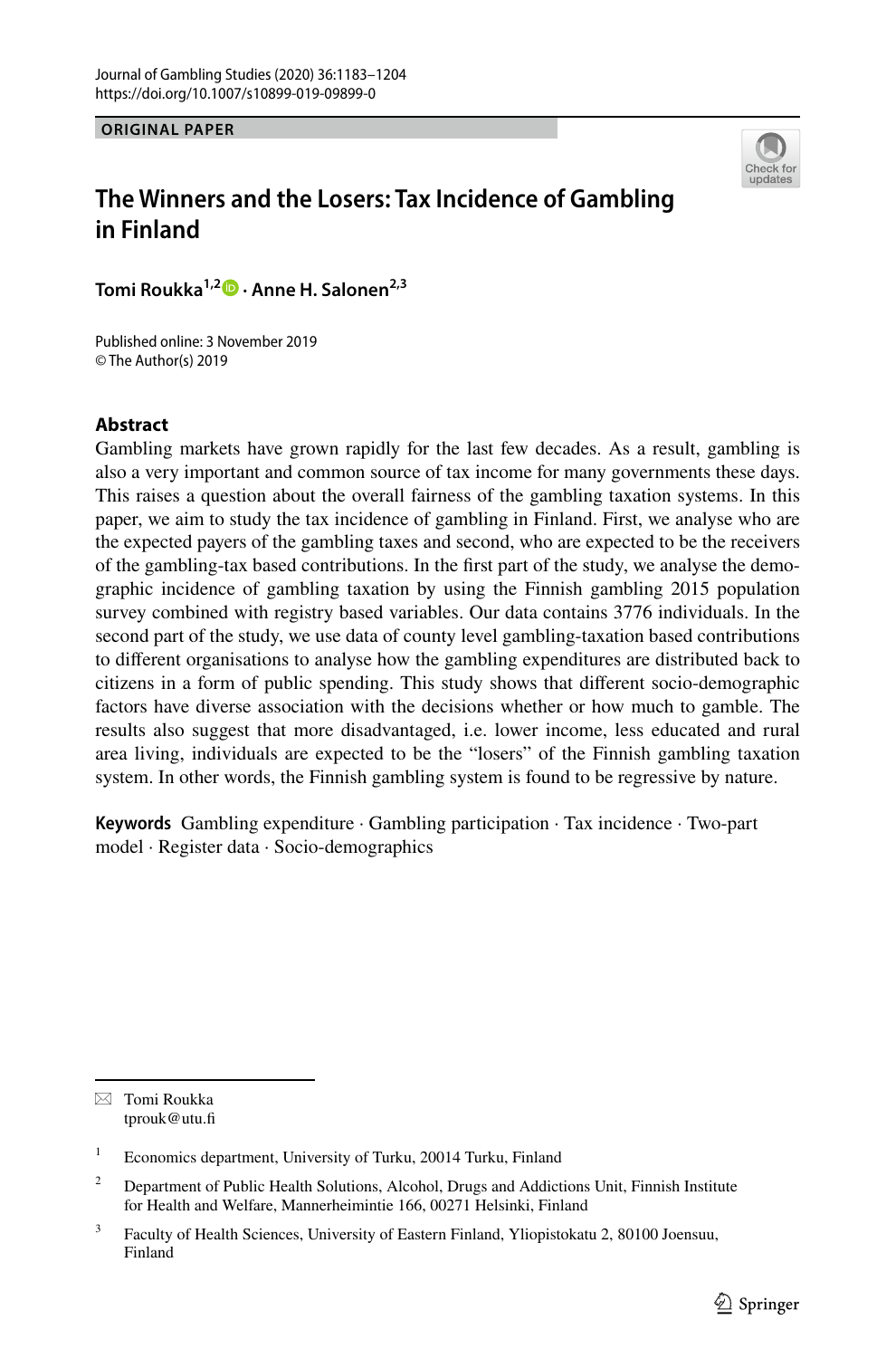## **Introduction**

In 2016, winning money was the main reason for Finns to gamble (Salonen et al. [2018](#page-21-0)). According to The Economist magazine, Finland is one of the countries with the highest per capita level of gambling expenditures.<sup>[1](#page-1-0)</sup> Although, it is widely recognized that gambling does not solely create utility and welfare for the gamblers and society, that is, some people gamble more than they can aford, causing gambling-related harm (Salonen et al. [2018;](#page-21-0) Browne et al. [2016](#page-20-0); Shannon et al. [2017\)](#page-21-1). Usually, this has been the main reason for governments to regulate gambling, i.e. restricting supply to prevent excessive gambling and to minimize gambling-related harm. In fact, the juridical justifcation for the Finnish gambling monopoly is to reduce and prevent gambling-related fnancial, health and social harm (Finlex [2011](#page-20-1)).

Besides for regulation purposes, Finnish gambling revenues have been acknowledged as a base for taxation and government revenue. For decades, the Finnish gambling revenues have been used for fnancing diferent organizations from the felds of health, culture and sports, which are perceived as socially beneficial. In addition, gambling taxes (or gambling revenues in case of monopoly supplier) are usually referred to as "painless taxes", because they are not statutory and gambling is not a necessary good or mandatory consumption (Clotfelter [2005\)](#page-20-2). Furthermore, the earmarking of gambling revenues has frequently been used as a social justifcation for the existence of the government monopoly and Finnish gambling system where all citizens are advertised being benefciaries or "winners". In fact, the gambling revenues have a signifcant role as a part of public fnance in Finland (Kotakorpi et al. [2016](#page-20-3)).

Despite having a high social status in Finland, the earmarking system of gambling revenues can be seen somewhat problematic overall. A huge drawback of the benefciary system of the gambling revenues boils down to the mechanism how the gambling revenues are allocated. The revenues are pre-fxed to certain socially and politically accepted purposes. However, a general result in public fnance literature (see e.g. Musgrave and Musgrave [1989\)](#page-20-4) is that public expenditures should be allocated as efciently as possible, irrespective of the source of revenue. Therefore, this kind of rigid earmarking system is not the most efficient way to redistribute the gambling revenues, regardless of the good intentions.

An important question is how the tax-like gambling revenues have been distributed in comparison with the distribution of gambling-tax based contributions to certain predetermined purposes. In other words, what kind of income redistributive efect does the gambling taxation system have in the equity sense? This is particularly important question by the means of political decision making and especially when considering the relative magnitude of gambling in the context of the Finnish economy.

The objective of this study is two-fold: First, to study the demographic incidence of gambling, in other words, how diferent demographic and socio-economic sub-populations contribute to gambling expenditures. Second, to study how much certain demographic groups are expected to "beneft" from the gambling tax based contributions. Many demographic and socio-economic factors are found to predict gambling participation and expenditures, in addition to the fact that gambling expenditures concentrate on certain individuals (Salonen et al. [2017;](#page-21-2) Castrén et al. [2018](#page-20-5)), thus the Finnish gambling system is expected to have some kind of (income) redistributive efects.

<span id="page-1-0"></span><sup>&</sup>lt;sup>1</sup> The Economist magazine gives every year an update of the gambling expenditures (or gross gambling revenue, GGR) by country and Finland has long been in the top 5 regarding the per capita gambling expenditures.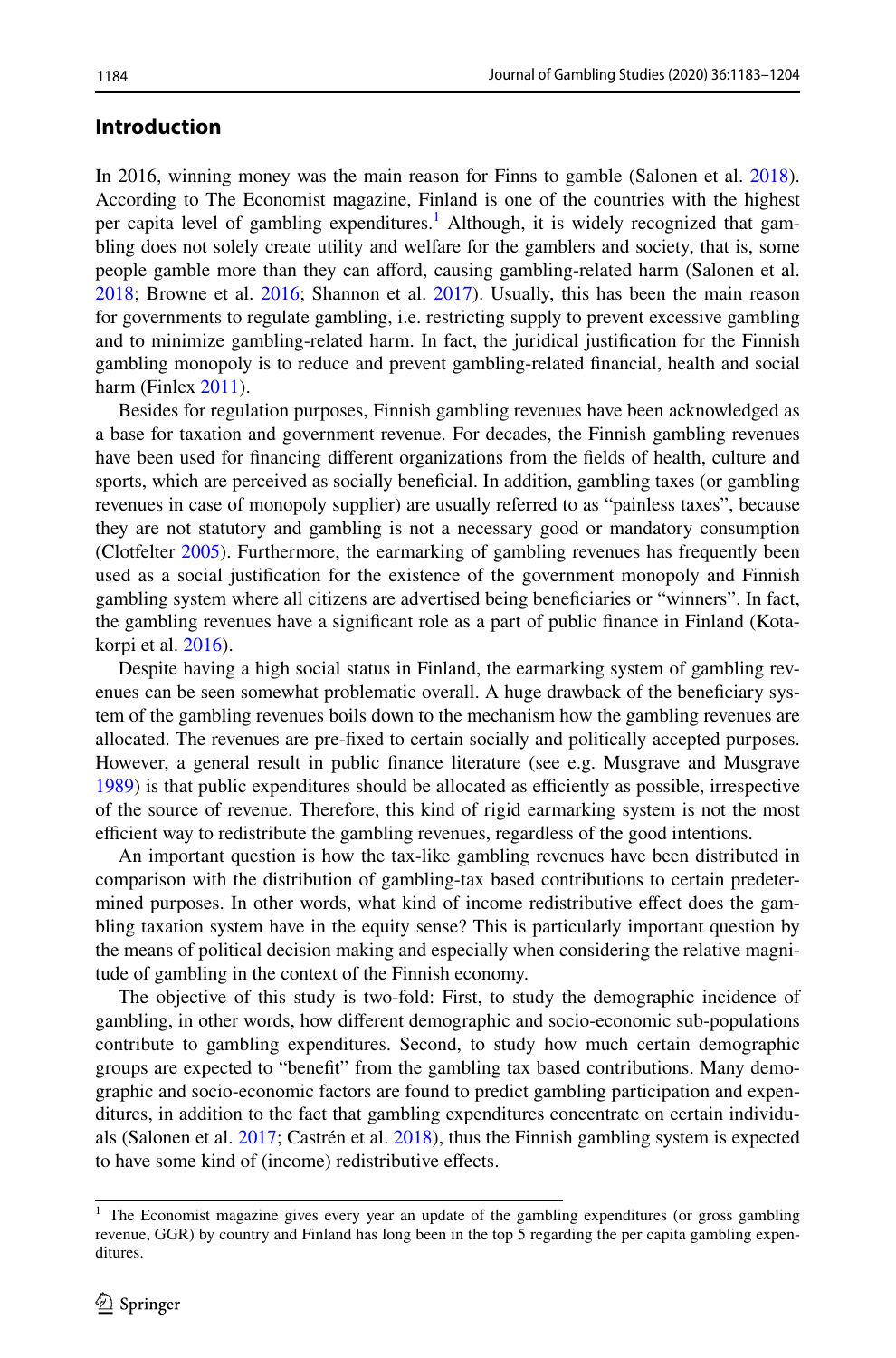The gambling expenditures can straightforwardly be interpreted as the share of paid gambling tax due to fat rate tax, i.e. the tax rate does not depend on socio-demographic variables, e.g. income. However, certain demographic groups may prefer diferent games with diferent take out rates. For simplicity, we do not consider how tastes for diferent games afect the tax incidence of gambling. The analysis is divided between the extensive and intensive decision margins, that is, between decisions whether an individual participates in gambling activity at all, and if individual decides to participate, how much does she decide to spend on gambling. Diferent socio-economic factors can afect quite diferently on these two decisions concerning the consumption of some specifc goods, as alcohol, tobacco and gambling. This is because gambling and other so called vice goods might carry some form of a fxed-cost, like a stigma, related to participation. For instance, the consumption of gambling or other vice good may be seen socially blameworthy. Therefore, we also discuss the possible stigma or other fxed-cost associated with gambling participation. Consequently, by combining these two analyses, we seek to uncover the tax incidence of gambling in Finland. In other words, who fnances and who benefts from the Finnish gambling system.

#### **Gambling Expenditures and Demographics**

Although people with higher income spend bigger amount of money on gambling, the fact is that lower income individuals have proportionally higher gambling expenditures (Salonen et al. [2017;](#page-21-2) Canale et al. [2016](#page-20-6)), implicating that gambling taxes are usually seen as regressive. This concerns especially lottery games and electronic gaming machines (Clotfelter and Cook [1991\)](#page-20-7). Also, men typically spend more money on gambling than women (Scott and Garen [1994;](#page-21-3) Worthington [2001](#page-21-4); Salonen et al. [2018\)](#page-21-0).

Furthermore, low socio-economic status in general, such as low education and unemployment, has been associated with higher gambling participation and expenditure (Scott and Garen [1994](#page-21-3); Davidson et al. [2016\)](#page-20-8). Employment status is correlated with disposable income at some level, but it also afects the amount of leisure and even the future insights of an individual. In addition, disadvantaged individuals (e.g. unemployed or on sick leave) usually experience more gambling-related harm and therefore it can be expected that non-working affects both, the participation and spending in gambling (Welte et al. [2017](#page-21-5)).

In previous studies, marriage has found out to decrease the probability of gambling participation and expenditure (Scott and Garen [1994;](#page-21-3) Stranahan and Borg [1998](#page-21-6); Castrén et al. [2018\)](#page-20-5). The literature provides no clear evidence how retirement status afects gambling participation or expenditure. However, among retired gambling is sometimes used to compensate the increased free-time and declined social interactions (Parke et al. [2018\)](#page-20-9). This predicts higher participation and expenditure relative to working-aged individuals.

Somewhat related to retirement, age is found to increase gambling expenditures in the previous literature (Scott and Garen [1994;](#page-21-3) Stranahan and Borg [1998;](#page-21-6) Rude et al. [2014](#page-20-10)). However, age has found to have a "hump-shaped" efect on gambling, increasing until middle age and decreasing after that (Scott and Garen [1994;](#page-21-3) Salonen et al. [2018](#page-21-0)). There is mixed evidence how religiousness afects individuals gambling participation and expenditures and diferences between religious groups have been found (Scott and Garen [1994;](#page-21-3) Rubenstein and Scafdi [2002;](#page-20-11) Welte et al. [2017](#page-21-5)). In Nordic countries, living in rural area has shown to contribute positively on gambling expenditures (Rude et al. [2014\)](#page-20-10), but in the studies regarding US the results are somewhat ambiguous (Scott and Garen [1994;](#page-21-3) Strana-han and Borg [1998](#page-21-6); Rubenstein and Scafidi [2002\)](#page-20-11).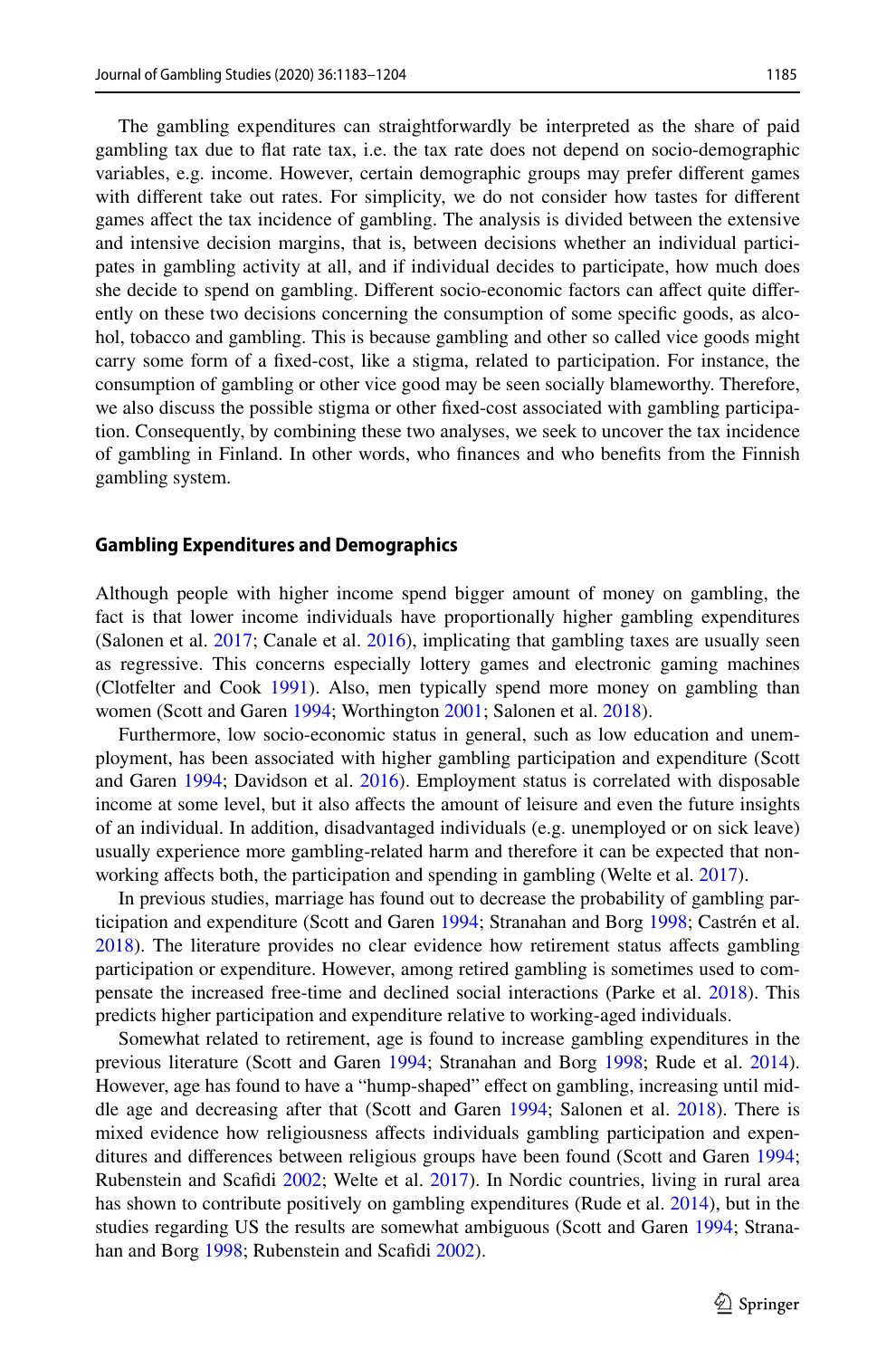#### **The Allocation and Budgetary Incidence of Gambling Taxes**

For the analysis of gambling tax incidence, it is crucial to account how the gambling based revenues, that are earmarked to certain predetermined purposes, are distributed in addition to the distribution of gambling expenditures. For instance, Rubenstein and Scafdi [\(2002](#page-20-11)) have examined the distributional efects of gambling in the US, more precisely, what kind of redistributive efect does the Georgian Lottery for Education have. They use household level survey data to estimate the demographic incidence of gambling. For the beneft side, they use county level data of educational attainment, income and race to estimate the distributional efects on lottery-funded programs. In addition, Stranahan and Borg [\(2004](#page-21-7)) have studied the budgetary incidence and distributional efects of using lottery tax revenue to fnance merit based Florida Bright Futures scholarship. They fnd the system being regressive, in the way that individuals from lower socio-economic groups tend to pay more as gambling taxes and on the other hand, are less likely to receive scholarships.

All in all, the previous studies which have considered the allocation of the benefts specifcally targeted on certain predetermined purposes, indicate that these earmarking systems exacerbate the regressiveness of gambling taxes. That is, low income is associated with higher expenditures, whereas the expected benefts are less than those with higher income. In addition, more educated individuals are expected to contribute less of the gambling tax, but are expected to receive more as contributions.

## **Data**

#### **The Finnish Gambling Survey**

The individual level cross-sectional data is a combination of the Finnish Gambling 2015 -population survey about gambling, gambling problems, and attitudes and opinions on gambling (Salonen and Raisamo [2015](#page-21-8)) and the national registry data from the Statistics Finland. Researchers from Finnish Institute for Health and Welfare were responsible for survey design and the survey was conducted by Statistics Finland from 3 March to 8 June 2015. The initial random sample consists of 7297 eligible survey participants from whom total of 4515 interviews was carried out (response rate of 62%). The survey was a Computer Asssisted Telephone Interview (CATI). As the survey was conducted in the frst half of 2015, it consists mainly the gambling expenditures from 2014 to beginning of 2015. The registry data contains mostly information from fscal year 2014, e.g. individual's disposable income from 2014 is used as an income variable.

The fnal number of observations included in our analysis is 3776. Most of the individuals were dropped from the dataset because of missing values for some of the explanatory variables (registry based). In addition, 7 individuals were dropped because they had reported frequent weekly gambling, but zero weekly expenditures. These individuals either did not know the actual amount they gamble, did not want to tell the amount they gamble or thought that they were even with the total stakes versus the total wins. One observation was considered as an outlier, having reported weekly amount of gambling about two times the maximum average weekly disposable income of any person. The descriptive statistics in Table [1](#page-4-0) show that dropping of observations does not signifcantly change the central moments of the explanatory variables used in the analysis.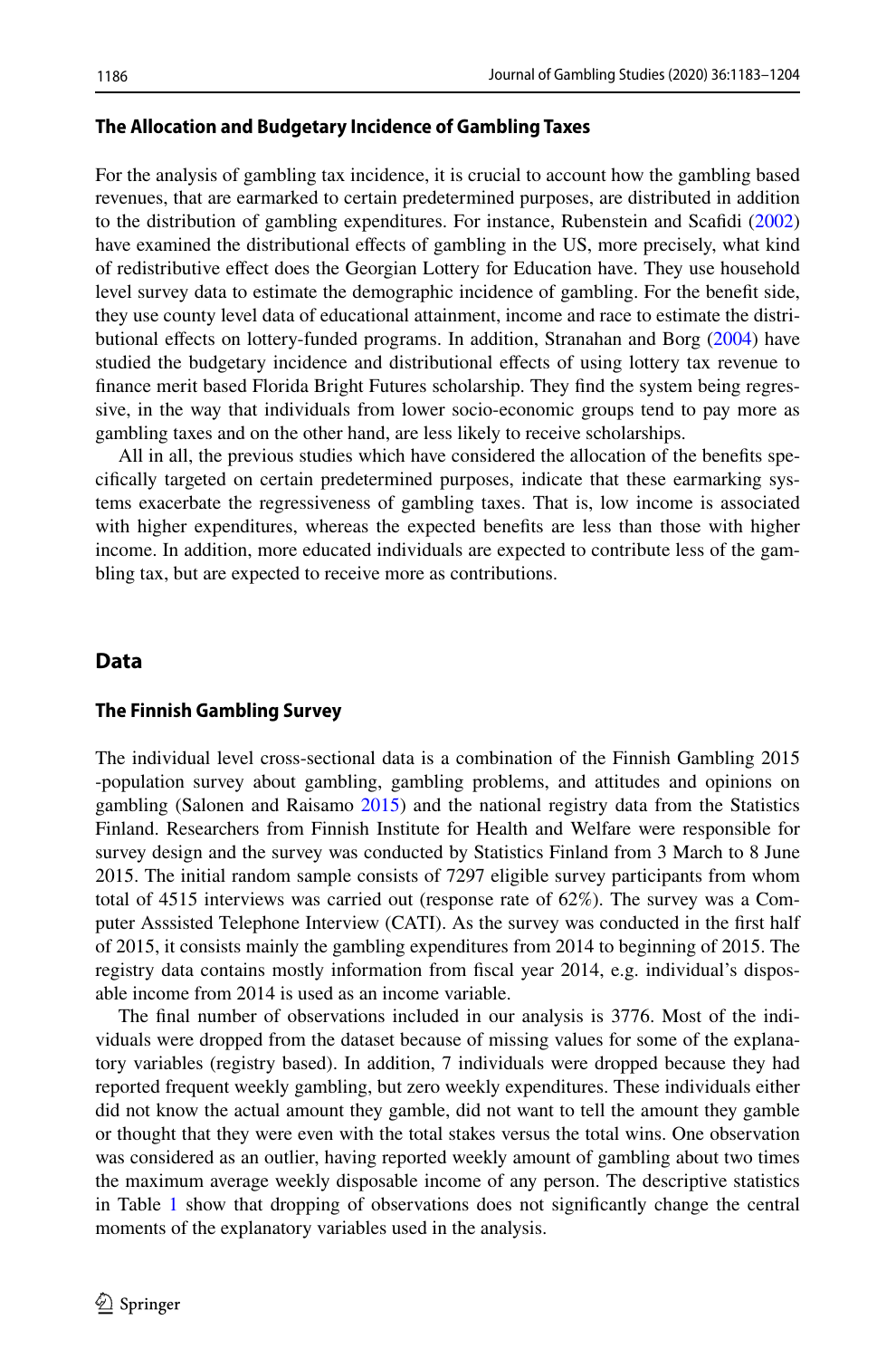|                                     | Adjusted sample (3776 obs.) |              |           | Original sample (4515 obs.) |              |           |
|-------------------------------------|-----------------------------|--------------|-----------|-----------------------------|--------------|-----------|
|                                     | Mean                        | Median       | SD.       | Mean                        | Median       | <b>SD</b> |
| Past year participation             | 0.73                        | 1            | 0.45      | 0.72                        | 1            | 0.45      |
| Past year expenditures              | 7.73                        | 3            | 30.20     | 18.92                       | 3            | 744.6     |
| Past year expenditures <sup>+</sup> | 10.62                       | 5            | 34.96     | 26.28                       | 5            | 877.41    |
| Disposable income                   | 25,250.61                   | 23,163       | 30,073.03 | 24.436.96                   | 22,447       | 28,533.76 |
| Age                                 | 47.14                       | 50           | 15.75     | 47.54                       | 50           | 16.84     |
| Male gender                         | 0.48                        | $\mathbf{0}$ | 0.50      | 0.51                        | 1            | 0.50      |
| Married                             | 0.51                        | 1            | 0.50      | 0.498                       | $\Omega$     | 0.50      |
| Belonging to Lutheran church        | 0.68                        | 1            | 0.47      | 0.67                        | 1            | 0.47      |
| Unemployed                          | 0.07                        | $\Omega$     | 0.42      | 0.07                        | $\mathbf{0}$ | 0.53      |
| Retired                             | 0.22                        | $\Omega$     | 0.42      | 0.26                        | $\Omega$     | 0.44      |
| University degree                   | 0.28                        | $\Omega$     | 0.45      | 0.27                        | $\Omega$     | 0.44      |
| On sickness allowance               | 0.05                        | $\Omega$     | 0.21      | 0.04                        | $\mathbf{0}$ | 0.19      |
| Rural resident                      | 0.32                        | $\theta$     | 0.47      | 0.33                        | $\theta$     | 0.47      |

<span id="page-4-0"></span>**Table 1** Descriptives of the combined Finnish gambling 2015 survey and registry data

<sup>+</sup> Conditional on positive expenditures

## **Dependent Variables**

The dependent variables used in the analysis are survey based; the gambling participation and the average weekly gambling expenditure during the past 12 months. For the gambling participation, a dummy variable was formed indicating whether an individual had reported positive weekly gambling expenditure or not. Participants were asked to approximate their overall weekly gambling expenditure by one question: "Roughly how much money do you spend on gambling in a typical week (EUR)?" (Salonen and Raisamo [2015](#page-21-8); Salonen et al. [2017;](#page-21-2) Castrén et al. [2018\)](#page-20-5). When the respondent hesitated or did not gamble weekly, then he/she was asked to give an estimate of their typical expenditure when participating in gambling. The question may refer to diferent things regarding diferent types of games. For example, in lotteries usually the amount is the stakes or the lines bought for the lottery draw, whereas regarding EGMs and casino games the amount may be referred to as the balance between total wins and losses.

## **Demographic Explanatory Variables**

Most of the explanatory variables, which are demographic background variables, come from the registries of Statistics Finland. These include continuous variables disposable personal income and age. In addition, dummy variables indicating male gender, being married, belonging to Lutheran church (whether the church tax was paid), unemployment, retirement, the receiving of sick allowances (been on a long sick leave from work) and living in the rural area were formed from the registries. One covariate, whether an individual has completed a university degree, was obtained from the survey, due to a large number of missing registry values.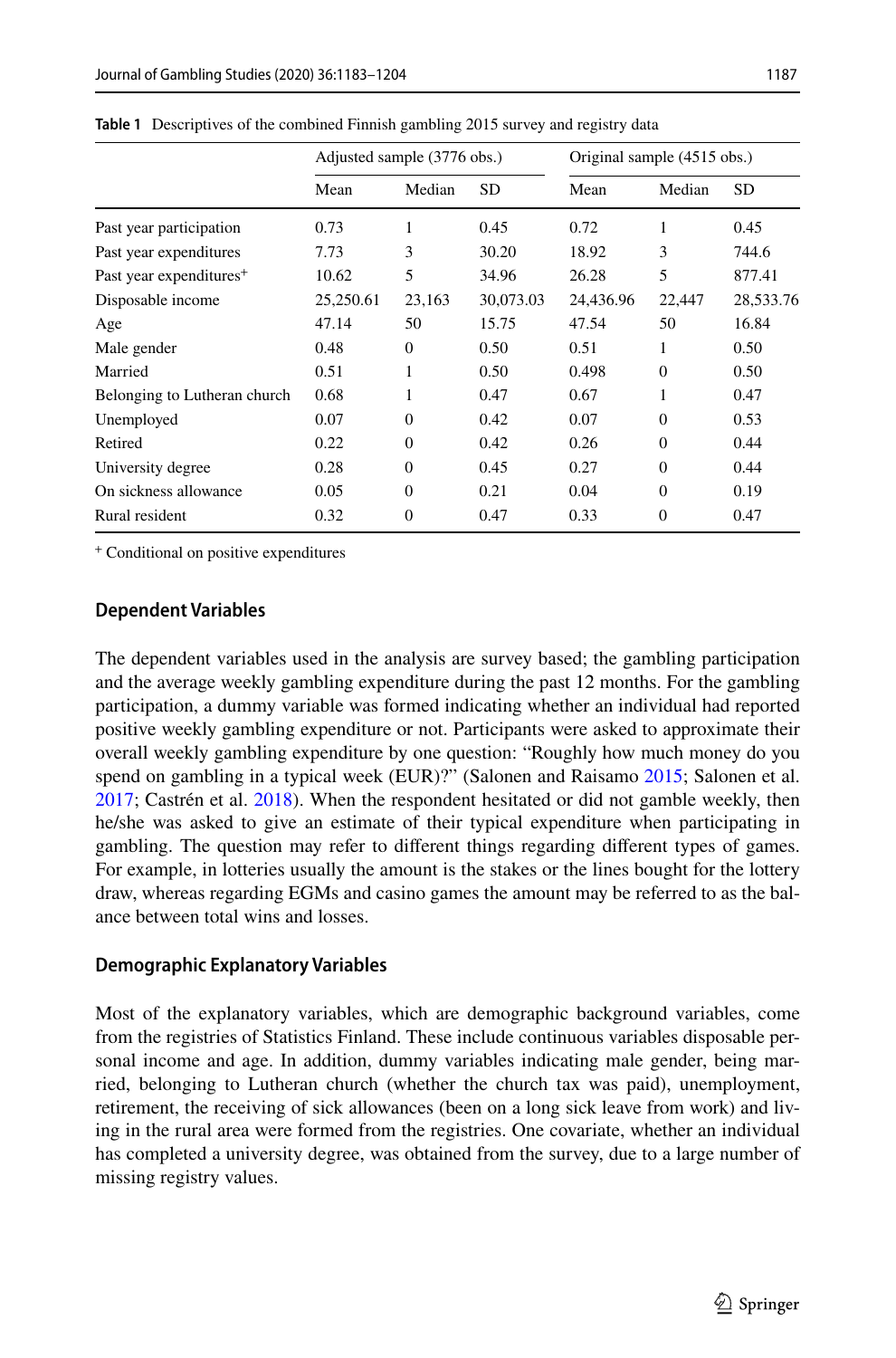<span id="page-5-1"></span>

| <b>Table 2</b> Descriptives of the<br>gambling-tax based contributions<br>(per capita) | Contribution purpose  | Mean   | Median | <b>SD</b> | Min      | Max   |
|----------------------------------------------------------------------------------------|-----------------------|--------|--------|-----------|----------|-------|
|                                                                                        | Total                 | 38.03  | 36.62  | 10.88     | 20.36    | 55.44 |
|                                                                                        | <b>Seniors</b>        | 1.75   | 1.59   | 1.69      | $\Omega$ | 6.07  |
|                                                                                        | Children and families | 2.29   | 2.125  | 1.4       | $\Omega$ | 5.9   |
|                                                                                        | Unemployed            | 0.48   | 0.23   | 0.64      | $\Omega$ | 2.38  |
|                                                                                        | Culture               | 5.22   | 3.86   | 3.66      | 0.96     | 12.69 |
|                                                                                        | <b>Sports</b>         | 8.88   | 8.86   | 4.56      | 2.97     | 18.28 |
|                                                                                        | Indiv. per county*    | 250.8  | 163    | 262.6     | 62       | 1221  |
|                                                                                        | Indiv. per county**   | 209.78 | 132    | 223.73    | 50       | 1039  |
|                                                                                        |                       |        |        |           |          |       |

∗ Entire sample

∗∗Adjusted sample

## **Gambling‑Tax Based Beneft Data**

The gambling beneft data contains specifcally targeted gambling-tax based contributions at region level (there are 18 regions) from 2014. The data was collected from the former Finnish legal monopoly gambling companies' web sites.<sup>2</sup> The contributions for organizations or purposes labelled as "nationwide" were excluded due to lack of specifc location for tracking down the expected receivers or benefciaries of these contributions. Similarly, the benefts to supporting horse racing culture were omitted due to limited information and traceability. All in all, roughly half of the distributed benefts are labelled as nationwide with no specifc location or target group.

Table [2](#page-5-1) presents the descriptive statistics of the data of specifcally targeted benefts (EUR per capita) at region level that are used in the analysis. In the sample used in the analysis, there are on average 210 individuals per region and individuals "got back" 38.03 euros on average in the form of earmarked gambling revenues at region level. However, it must be noted that the amounts difer highly between regions and purposes.

Despite culture being the largest overall target of the gambling-tax sourced funding, sports is the biggest branch of the contribution purposes that are precisely targeted and can be traced to certain location. Public health also receives large amount of contributions, which however does not show up in the table because public health is defned as broader "nationwide common good", than those purposes presented in Table [2](#page-5-1). For simplicity, these contributions, labelled as nationwide, are treated in the analysis as they would distribute evenly across all demographic groups.

<span id="page-5-0"></span> $2$  However, the old three separate gambling operators were merged at the beginning of 2018 to one company, which was named as Veikkaus.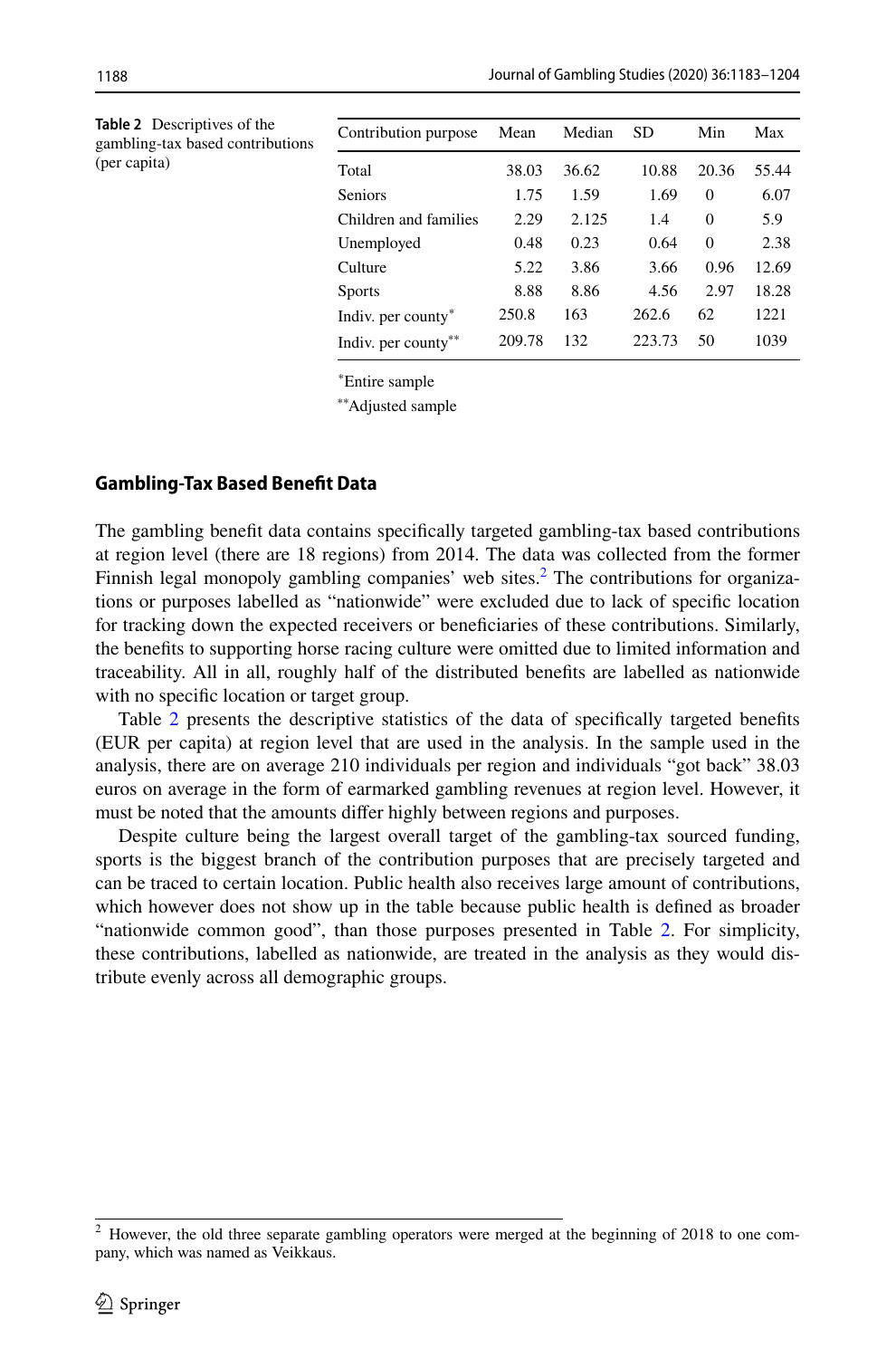## **Analysis**

## **Analysis of Demographic Incidence of Gambling Expenditures**

According to economic theory, the utility from consumption of gambling could, in extreme, be negative due to occurrence of some kind of fxed cost related to the individual's choice of participation in gambling (Cogan [1981;](#page-20-12) Moftt [1983;](#page-20-13) Scott and Garen [1994](#page-21-3)). Of course negative expenditures are not possible in real life, $3$  thus these values are censored to zero (non-participation). On the other hand, the survey respondents might not have reported the amount they have gambled truthfully, just telling they haven't gambled when they actually have or they simply cannot remember correctly if they have gambled or how much, again implying zero observation and possible selection issues. The following distinct feature of gambling expenditure data (large number of zero observations) must be accounted by specifc statistical and econometric methods.

There are three widely known and used statistical models that take into account the censoring mechanism of the data, which can be seen as a large probability mass at zero in the distribution function of the dependent variable, $4$  are Tobit model, Two-Part model and Sample selection model. These so called limited dependent variable (LDV) regression models are widely used in the consumption analysis of durable goods and medical expenses, as well as in the labour supply analysis (Cragg [1971](#page-20-14); Duan et al. [1983](#page-20-15); Cogan [1981\)](#page-20-12). These methods have also been incorporated in the studies regarding the determinants of gambling expenditures (Scott and Garen [1994;](#page-21-3) Humphreys et al. [2010;](#page-20-16) Rude et al. [2014\)](#page-20-10).

#### **Censoring and Corner Solution Models**

Censoring is defned as observing always the regressors, **x**, but observing the possible values of latent dependent variable, *y*<sup>∗</sup>, completely only for a subset of values and incompletely for the rest of the possible values [see e.g. Cameron and Trivedi ([2005\)](#page-20-17)]. In the case of censoring from below (or left censoring) at zero, the distribution of *y* can be written as

$$
y = \begin{cases} y^* & \text{if } y^* > 0, \\ 0 & \text{if } y^* \le 0. \end{cases}
$$
 (1)

Censoring changes both, the conditional density and mean. The density of *y* is equal to  $y^*$  for  $y > 0$ , in other words  $f(y|x) = f^*(y|x)$  when  $y > 0$ . However, when *y* is at the lower bound  $(y = 0)$ , the density is a large discrete spike of probability mass that gives the probability of observing  $y^* \leq 0$ , i.e.  $F^*(0|x)$ . Therefore, the conditional density for censoring from below can be written as

$$
f(y|x) = \begin{cases} f^*(y|x) & \text{if } y > 0, \\ F^*(0|x) & \text{if } y = 0. \end{cases}
$$
 (2)

<span id="page-6-0"></span><sup>3</sup> Although some individuals could have by defnition negative expenditures if the total actual winnings exceed the total actual stakes in a certain period. This matter is however neglected as the data contains only non-negative gambling expenditures.

<span id="page-6-1"></span><sup>4</sup> About 27 % of the respondents reported they had zero average gambling expenditures during the past 12 months.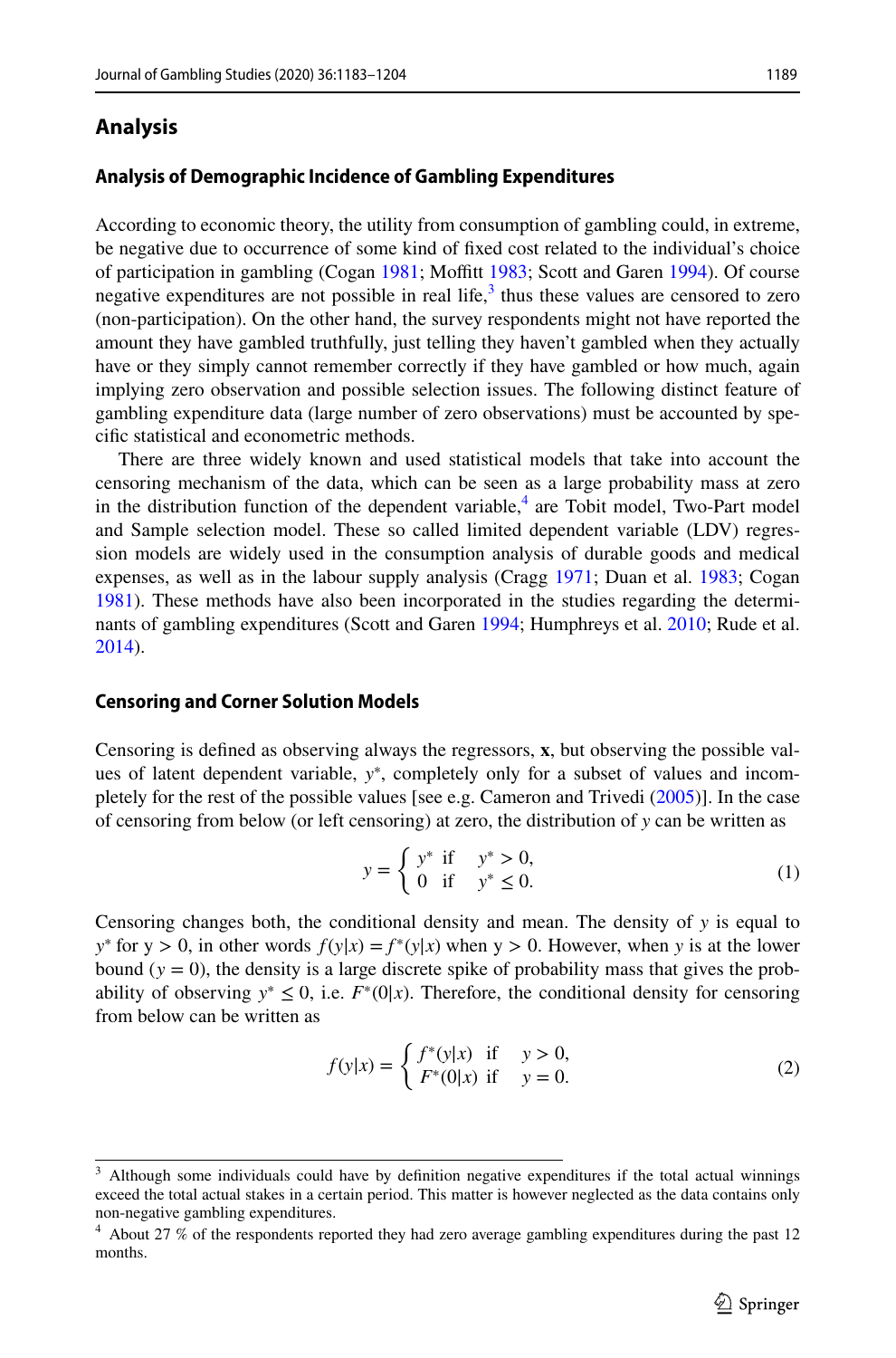Thus, the density can be written as a combination of conditional probability density function (PDF) and cumulative distribution function (CDF) by using an indicator variable defned as

$$
d = \begin{cases} 1 & \text{if } y > 0, \\ 0 & \text{if } y = 0. \end{cases}
$$
 (3)

Therefore, the conditional density in the case of censoring from below can be formalized as

$$
f(y|x) = f^*(y|x)^d F^*(0|x)^{1-d}.
$$
 (4)

Regarding gambling expenditures, however, the problem is not the observability of the dependent variable (gambling expenditures), but rather the fact that many individuals make an optimal decision of non-consuming, i.e. choose a corner solution of not to gamble. Theoretically, the two cases call for the same empirical handling. Although, in the case of corner solution outcomes, the latent dependent variable, *y*<sup>∗</sup>, is just an artifcial object, which should not have too much emphasis in our analysis. This is the case when the interest lies on  $E(y|x)$  rather than  $E(y^*|x)$ . In our application  $y^*$  can be seen as "desired" amount of gambling, whereas our interest and usually in other applied empirical work as well, lies on the realized gambling expenditures *y*.

#### **Tobit Model**

The classical estimation approach dealing with corner solution outcomes and censored data is the Tobit model. The most traditional case is when the censoring happens at zero or in other words from below, as in our case. Tobit model assumes that the latent dependent variable is linear in regressors with additive, homoskedastic and normally distributed errors:

$$
y^* = x'\beta + \epsilon,\tag{5}
$$

where

$$
\epsilon \sim N(0, \sigma^2). \tag{6}
$$

The probability that *y* is observed is

$$
F^*(0) = Pr(y^* \ge 0)
$$
  
=  $Pr(x'\beta + \epsilon \ge 0)$   
=  $\Phi\left(-\frac{x'\beta}{\sigma}\right)$  (7)  
=  $1 - \Phi\left(\frac{x'\beta}{\sigma}\right)$ 

and  $\Phi$  is the CDF of standard normal distribution  $N(0, 1)$ . The censored density function in the case of Tobit model is then

$$
f(y) = \left[\frac{1}{\sqrt{2\pi\sigma^2}} exp - \frac{1}{2\sigma^2} (y - x^2 \beta)^2\right]^d \left[1 - \Phi\left(\frac{x^2 \beta}{\sigma}\right)\right]^{1-d},\tag{8}
$$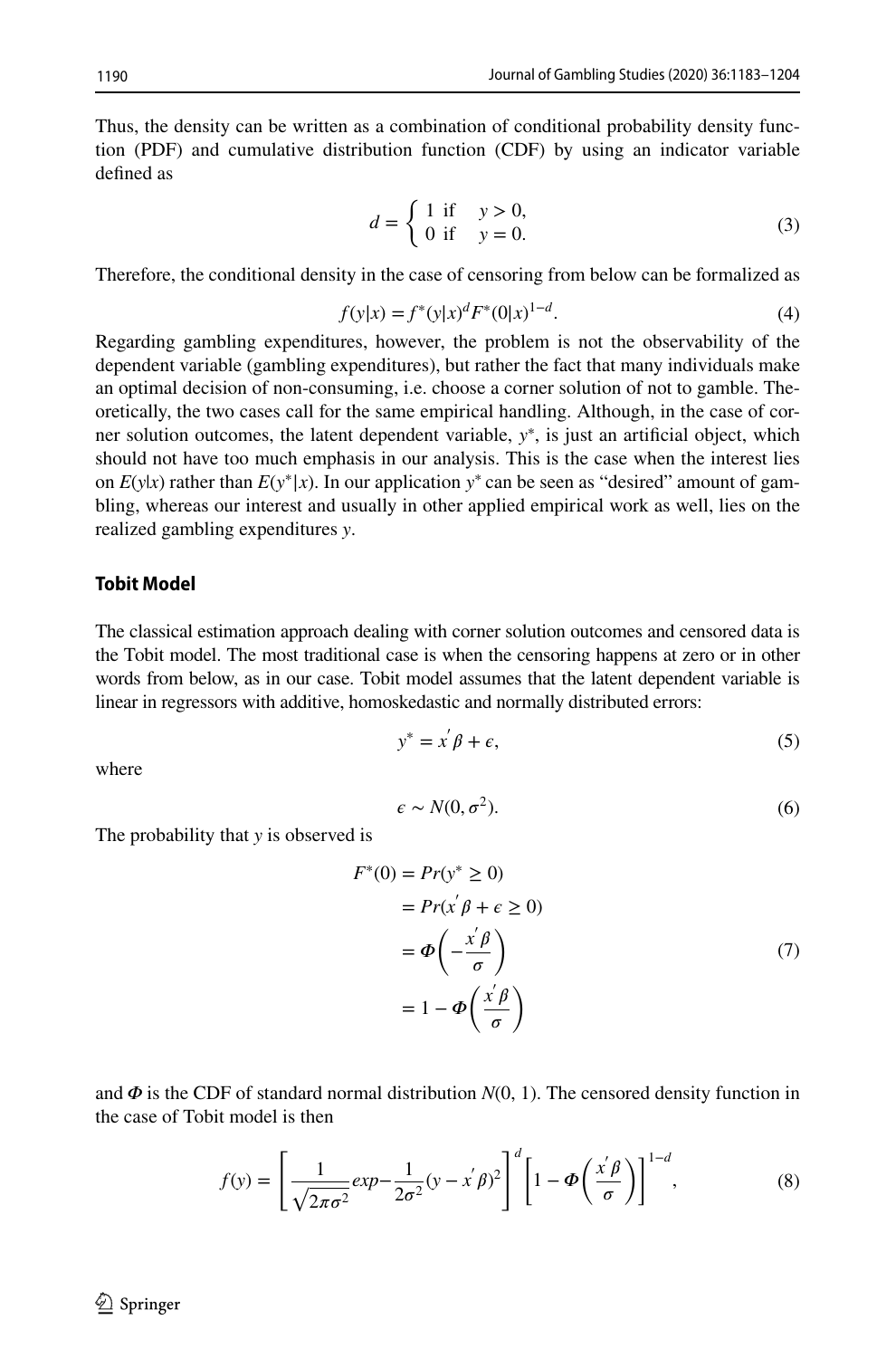where *d* is the indicator variable defned above. The log-likelihood function can thus be written as

$$
lnL_N(\beta, \sigma^2) = \sum_{i=1}^N d_i \left( -\frac{1}{2} ln 2\pi - \frac{1}{2} ln \sigma^2 - \frac{1}{2\sigma^2} (y_i - x_i' \beta) \right)
$$
  
+ 
$$
(1 - d_i) ln \left( 1 - \Phi \left( \frac{x_i' \beta}{\sigma} \right) \right),
$$
 (9)

which is a combination of discrete and continuous densities. The Tobit model is estimated with maximum likelihood method. In the Tobit model both decision margins, participation and expenditure, are determined simultaneously and the efects of explanatory variables are similar on both margins.

### **Two‑Part Model**

In most of the empirical applications, however, the Tobit model is too restrictive when stating the same underlying mechanism and parameters for the selection (extensive margin) and the outcome (intensive margin) process. In contrast to Tobit model, Two-Part model (TPM) allows diferent processes for the censoring (participation, extensive margin) and the outcome (the actual level of gambling expenditures, intensive margin) mechanisms. In addition, if there exists some kind of stigma or fxed cost afecting gambling participation decision, then the Tobit estimation leads to biased estimates and the use of a more general model is needed.

TPM is a generalization of the Tobit model (see Cragg [1971\)](#page-20-14). Formally TPM for the dependent variable *y* can be written as

$$
f(y|x) = \begin{cases} Pr(d = 0|x) & \text{if } y = 0, \\ Pr(d = 1|x)f(y|d = 1, x) & \text{if } y > 0. \end{cases}
$$
 (10)

The participation decision  $Pr(d = 0|x)$  is usually modelled by estimating Probit or Logit model. For the continuous part of the distribution (positive expenditures), a log-normal distribution is convenient and is usually estimated with ordinary least squares (OLS) regression. TPM can therefore be formalised as

<span id="page-8-1"></span><span id="page-8-0"></span>
$$
P(y = 0|x) = 1 - \Phi(x' \beta)
$$
\n(11)

$$
log(y|x, y > 0) \sim N(x^{'}\beta, \sigma^2),
$$
\n(12)

where the binary participation equation  $(Eq. 11)$  $(Eq. 11)$  $(Eq. 11)$  is first estimated with Probit by defining dummy variable indicating zero or positive expenditures. Second, the expenditure quation (Eq. [12\)](#page-8-1) is assumed to follow a classic linear regression model, which is estimated with OLS by regressing *log*(*Y*) on a set of explanatory variables *X*.

The previous widely known applications of the Two-Part model include e.g. modelling of health expenditures (see Duan et al. [1983](#page-20-15)). The estimates of TPM can be compared to those of the Tobit model. If the estimates between these models and therefore the efect of certain variables on the two margins difer, it suggests in our application that there might be some kind of fxed-cost associated with the gambling participation.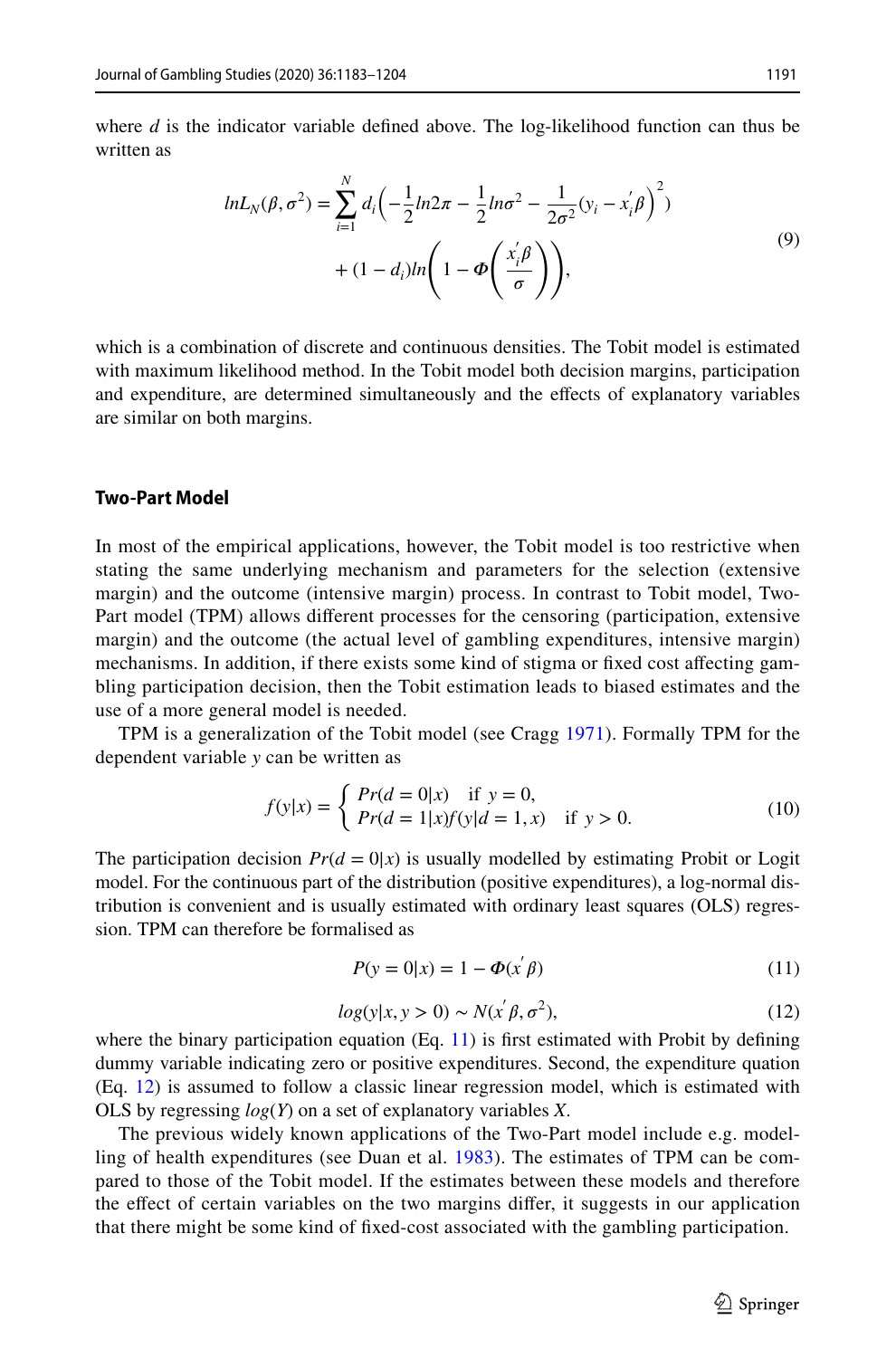#### **Sample Selection Model, TPM and Endogenous Selection**

The Sample selection model (SSM) (see Heckman [1979\)](#page-20-18), on the other hand, defnes a joint distribution for the censoring and the outcome, and then specifes the implied distribution conditional on the outcome observed. Sample selection models are used when the sample is not entirely random. For example when the participation in a survey is voluntary or the quantities asked are determined by the responders themselves, some of the surveyed individuals might be ashamed of their gambling behaviour and refuse to participate at all in the survey or even when participating, might report falsely/remember inconsistently details about their gambling.

SSM is estimated in two separate parts as TPM, but assuming that the error terms from the two equations (selection and outcome) are joint normally distributed. Usually the estimation of SSM is motivated by accounting for endogenous selection, if there are reasons to believe it might be an issue. However, for the identifcation of SSM, exclusion restrictions are needed. Therefore the estimation of sample selection model is justifed, as long as there are convincing instruments for the exclusion restrictions that determine the selection process and can be excluded from the outcome equation for identifcation of the parameters of the model.

As mentioned above, usually, the use of TPM or SSM is argued to imply a trade of between assumptions about exogenous or endogenous selection. However, TPM is also shown to be a robust estimator in the case of endogenous selection (Drukker [2017\)](#page-20-19). To see this, the observed outcome can be written as a product of participation dummy (*d*) and the value of the variable (*w*), so it either takes value *w* or zero

<span id="page-9-0"></span>
$$
y = d \cdot w \tag{13}
$$

where

$$
d = \begin{cases} 1, & \text{if } \mathbf{x}\beta + \upsilon > 0 \\ 0, & \text{otherwise.} \end{cases}
$$
 (14)

Now the conditional expectation  $E(d \cdot w|x)$  can be written by the law of iterated expectations as

$$
E(d \cdot w|x) = E_d[E(d \cdot w|x, d)]
$$
  
=  $E_d[d \cdot E(w|x, d)]$   
=  $1 \cdot Pr(d = 1|x) \cdot E(w|x, d = 1)$   
+  $0 \cdot Pr(d = 0|x) \cdot E(w|x, d = 0)$   
=  $Pr(d = 1|x) \cdot E(w|x, d = 1)$ .

The both terms,  $Pr(d = 1|x)$  and  $E(w|x, s = 1)$  (=  $E(y|x, s = 1)$ ), in the right hand side of Eq. [15](#page-9-0) can be identified from the observed data. Therefore,  $E(d \cdot w|x)$  is also identifiable from data. Consequently, to identify the effect of covariates, **x**, on gambling expenditures, we do not necessary need to explicitly account for the endogenous selection by estimating SSM. As shown, the TPM estimator is consistent even in the case of endogenous selection. Our main interest in this study are the marginal efects of the demographic variables and thus we can safely ignore the possible endogenous selection issue.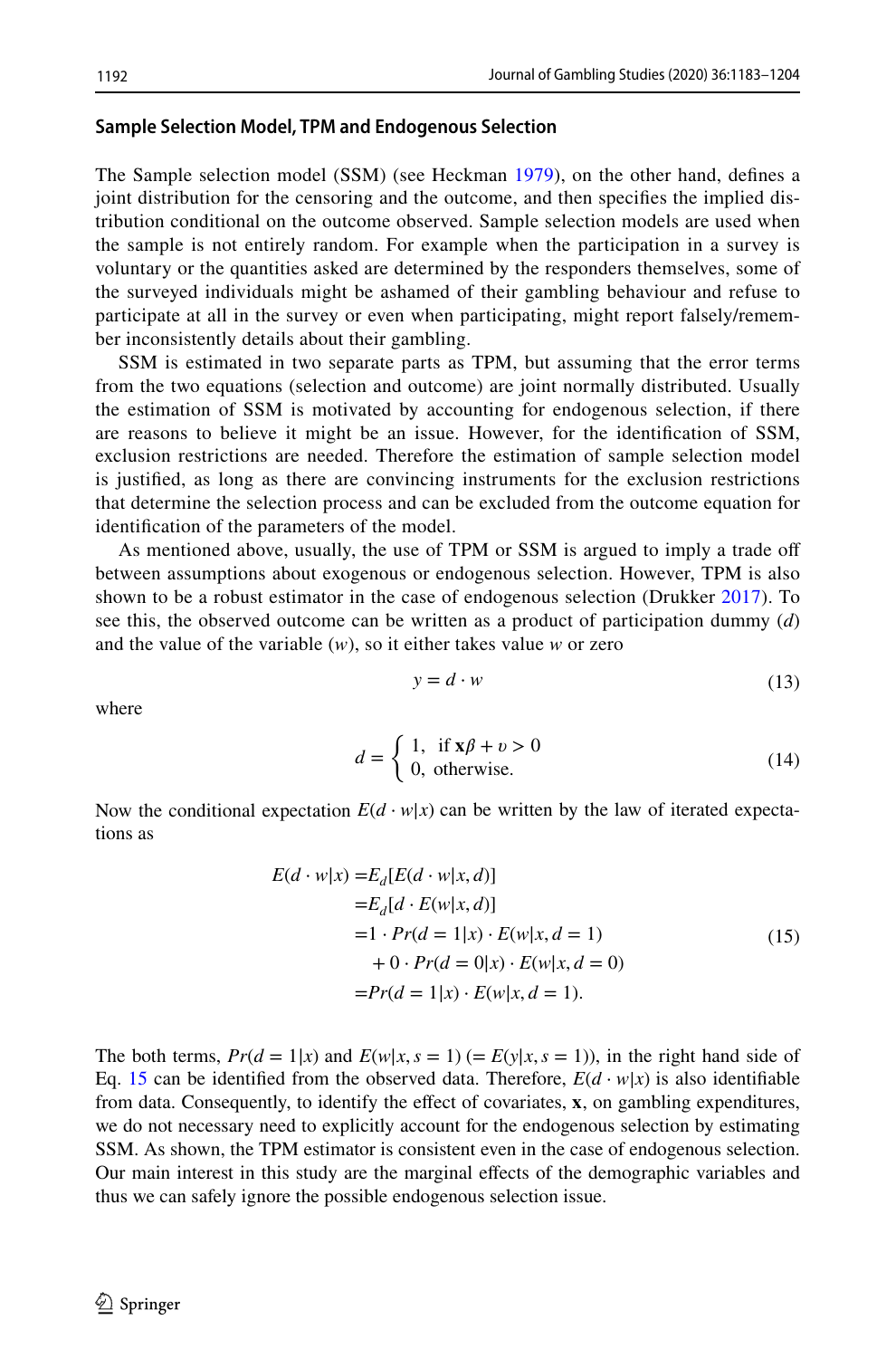|                              | Tobit model                              | Two-part model            |                                             |  |  |
|------------------------------|------------------------------------------|---------------------------|---------------------------------------------|--|--|
|                              |                                          | Probit (extensive margin) | OLS (intensive margin)<br>Log (expenditure) |  |  |
| Dependent variable           | Gambling expenditure Participation dummy |                           |                                             |  |  |
| Intercept                    |                                          |                           | $-2.458**$                                  |  |  |
|                              |                                          |                           | (1.221)                                     |  |  |
| log(Income)                  | $7.064**$                                | $0.177**$                 | $0.596**$                                   |  |  |
|                              | (3.360)                                  | (0.007)                   | (0.270)                                     |  |  |
| $Log(Income)^2$              | $-0.309*$                                | $-0.008*$                 | $-0.030**$                                  |  |  |
|                              | (0.186)                                  | (0.004)                   | (0.015)                                     |  |  |
| Male                         | 5.398***                                 | $0.147***$                | $0.616***$                                  |  |  |
|                              | (0.630)                                  | (0.015)                   | (0.045)                                     |  |  |
| Age                          | $0.446**$                                | $0.014***$                | $0.027**$                                   |  |  |
|                              | (0.174)                                  | (0.004)                   | (0.013)                                     |  |  |
| Age <sup>2</sup>             | $-0.004**$                               | $-0.0001**$               | $-0.000$                                    |  |  |
|                              | (0.001)                                  | (0.000)                   | (0.000)                                     |  |  |
| Married                      | $-2.924***$                              | $-0.053***$               | $-0.156***$                                 |  |  |
|                              | (0.672)                                  | (0.016)                   | (0.048)                                     |  |  |
| Belonging to Lutheran church | 1.09                                     | $0.055***$                | 0.050                                       |  |  |
|                              | (0.706)                                  | (0.017)                   | (0.051)                                     |  |  |
| Unemployed                   | $-0.947$                                 | $-0.060*$                 | 0.086                                       |  |  |
|                              | (1.250)                                  | (0.032)                   | (0.091)                                     |  |  |
| Retired                      | $-0.907$                                 | $-0.014$                  | $-0.010$                                    |  |  |
|                              | (1.118)                                  | (0.027)                   | (0.080)                                     |  |  |
| Uni. degree                  | $-4.393***$                              | $-0.125***$               | $-0.379***$                                 |  |  |
|                              | (0.754)                                  | (0.019)                   | (0.055)                                     |  |  |
| Received sickness allowance  | 2.274                                    | $0.057*$                  | 0.141                                       |  |  |
|                              | (1.449)                                  | (0.033)                   | (0.101)                                     |  |  |
| Rural resident               | $-0.072$                                 | $-0.006$                  | $0.118**$                                   |  |  |
|                              | (0.661)                                  | (0.015)                   | (0.047)                                     |  |  |
| Observations                 | 3776                                     | 3776                      | 2749                                        |  |  |
| Log-likelihood               | $-14,409.2$                              | $-2081.2$                 |                                             |  |  |
| Adj. $R^2$                   |                                          |                           | 0.11                                        |  |  |

<span id="page-10-0"></span>

Estimated marginal efects with heteroskedasticity robust standard errors in parentheses <sup>∗</sup>*p <* 0.1; ∗∗*p <* 0.05; ∗∗∗*p <* 0.01

## **Estimation Results for the Expected Gambling Expenditures**

We start our analysis by estimating a standard Tobit model for a benchmark, which is the classical approach to the censored data. After that, a Two-Part Model (TPM) is estimated to analyse whether the Tobit model for the data is correct and whether there exists some form of stigma or fxed cost associated with some of the demographic factors. Furthermore, the TPM marginal efects are decomposed to analyse more throughout the association between the demographic variables and expected gambling expenditures.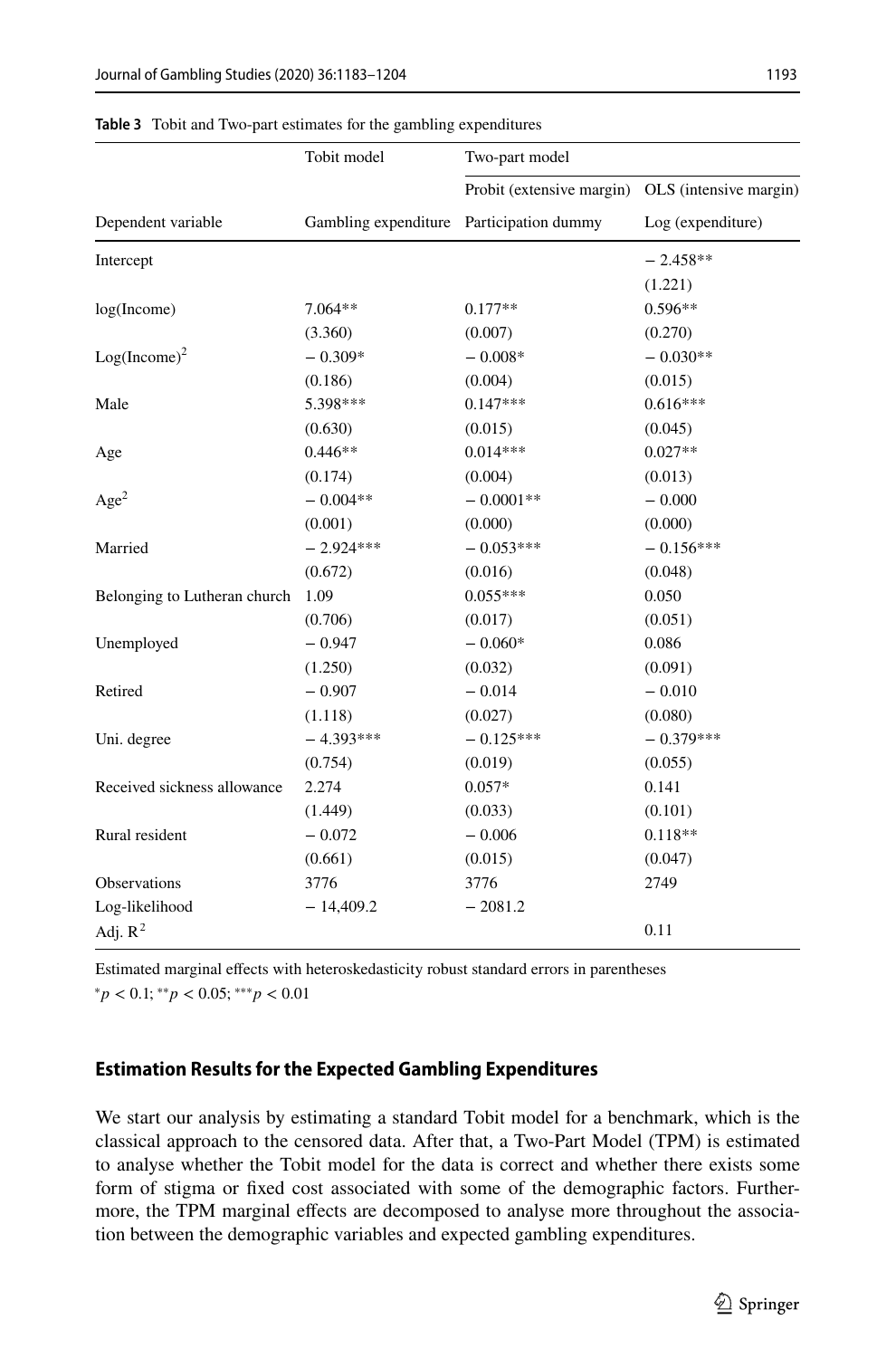The estimation results of Tobit and TPM in Table [3](#page-10-0) reveal that the effects of demographic variables on gambling expenditures vary between these two models. Most of the coefficients have the same signs and significance levels. However, few exceptions exist. According to the TPM estimates, unemployment seems to decrease the probability of participation by 6%, but the efect on the level of expenditures is non-signifcant (positive coefficient), whereas the Tobit estimate is negative and non-significant. Furthermore, living in the rural area appears to be non-signifcant in the Tobit model, but on the other hand, has a signifcant positive efect on the expenditures conditional on participation in the TPM, increasing the expenditures on average by 11.8%.

The coefficient of (logarithmic) disposable income is positive and less than one for the participation equation. In other words, as income increases one percentage the probability of participation increases less than one percentage, 0.177%. In addition, the efect of squared income appears to have negative sign in all equations. That is, the efect of income is positive on participation and on the level of expenditures, but the efect is less the higher the income. Being male has consistently a significant positive coefficient in every equation; being male increases the expected gambling participation and the expenditures by 14.7% and 61.6% respectively. According to both models, age contributes positively on gambling participation and expenditures. TPM estimates suggest that the probability of participation increases by 1.4% with additional year of age, but again with decreasing rate. The TPM marginal efect of age on the expenditures is somewhat larger, 2.7%, and the efect does not fade out as the coefficient of squared age is non-significant.

Marital status has a consistent negative efect on gambling in every equation; individuals that are married participate and spend less on gambling than non-married individuals. In contrast, the results suggest that belonging to Lutheran church contributes positively on both, the gambling participation and the expenditures, although being signifcant only in participation equation in the TPM. Retirement status does not contribute on either, the gambling participation nor the expenditures according to the estimated models. Those individuals who have completed a university degree have signifcantly lower levels of gambling participation and the expenditures conditional on participation. Finally, the receiving of sickness allowances (being on sick leave during the last year) contributes positively to the probability of participation and the level of expenditures, however the association is signifcant only with the participation decision.

In addition, the R-square of the expenditure regression appears to be quite low. This means that we are left with a lot of unexplained variation in the dependent variable, the gambling expenditures. This is the usual case when modelling economic behaviour and decision making; there is a lot of "noise" in the human behaviour. This does not, however, mitigate the relevance of our results and does not imply that the estimated marginal efects are biased. As we are interested in estimating the marginal efects of the demographic variables on gambling expenditures and not trying to forecast or predict the gambling expenditures as precise as possible, we do not need every possible variable that is associated with gambling expenditures. It can actually be more benefcial to leave out additional variables for the analysis of marginal effects to avoid problems as multicollinearity.

#### **Decomposition of TPM Marginal Efects**

The estimation results between the Tobit model and Two-part model contradict to some extent, which suggests that some of the socio-demographic variables do not contribute to the extensive and intensive decision margins of gambling similarly. Thus, implicating the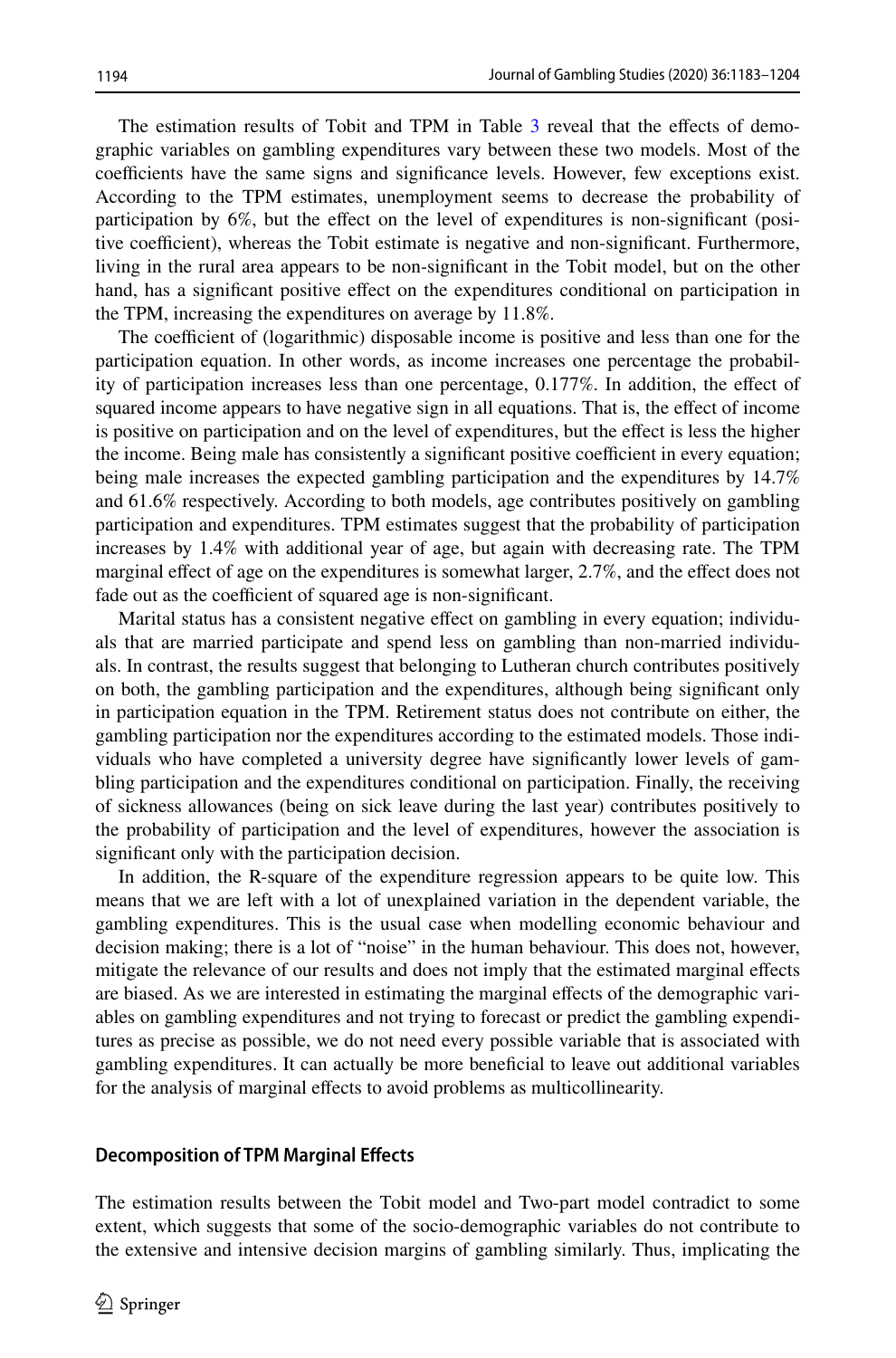| Covariate                    | Effect                              |                                   |          |  |  |
|------------------------------|-------------------------------------|-----------------------------------|----------|--|--|
|                              | Participation (extensive<br>margin) | Expenditure (intensive<br>margin) | Total    |  |  |
| Income                       | 0.281                               | 0.434                             | 0.715    |  |  |
| Income <sup>2</sup>          | $-0.013$                            | $-0.022$                          | $-0.035$ |  |  |
| Male                         | 0.233                               | 0.448                             | 0.682    |  |  |
| Age                          | 0.022                               | 0.020                             | 0.042    |  |  |
| Married                      | $-0.084$                            | $-0.114$                          | $-0.198$ |  |  |
| Belongs to church            | 0.087                               | 0.036                             | 0.124    |  |  |
| Unemployed                   | $-0.095$                            | 0.063                             | $-0.033$ |  |  |
| Uni. degree                  | $-0.198$                            | $-0.276$                          | $-0.474$ |  |  |
| Received sickness allowances | 0.090                               | 0.103                             | 0.193    |  |  |
| Rural resident               | $-0.010$                            | 0.086                             | 0.076    |  |  |

#### <span id="page-12-2"></span>**Table 4** Decomposed TPM marginal efects

Tobit model might not be the appropriate model for the data generating process of the gambling expenditures. The TPM marginal efects can be further analysed by calculating the decomposed<sup>5</sup> effects on both margins and the sum of these two; the total effect of particular variable on the expected gambling expenditures.

By the decomposition of the TPM marginal effects it is also possible to analyse the relative magnitudes of the two components to the total expected gambling expenditures. In addition, as our main interest in this study lies on how diferent socio-demographic factors contribute on the (total) expected gambling expenditures, it is therefore also crucial to calculate the two decomposed efects. Furthermore, the decomposition is also extremely important because if the mechanism is, for instance, solely through the expenditure margin, it implies that individuals of certain demographic group have higher probability to spend more on gambling conditional on participation. Consequently, this can also be seen as an indicator of increased probability of gambling related problems among particular sociodemographic groups as high gambling expenditures are the most signifcant predictor of gambling related problems (Markham et al. [2014\)](#page-20-20).

The total efect has two components because the explanatory variables are expected to afect both decisions separately. The (unconditional) expectation of the level of gambling expenditures can be written as

$$
E(G) = Pr(G > 0)E(G|G > 0),
$$
\n(16)

where  $Pr(G > 0)$  is the sample proportion of gamblers and

 $E(G|G > 0)$  is the mean expenditure of those who have gambled. The marginal effect of  $exp$ lanatory variable,  $X_i$ , on the total expected gambling expenditures is thus

<span id="page-12-1"></span>
$$
\frac{dE(G)}{dX} = \frac{dPr(G > 0)}{dX} E(G|G > 0)
$$

$$
+ \frac{dE(G|G > 0)}{dX} Pr(G > 0).
$$
 (17)

<span id="page-12-0"></span> $5$  See McDonald and Moffitt ([1980\)](#page-20-21) for more throughout discussion about the decomposition of LDV marginal efects.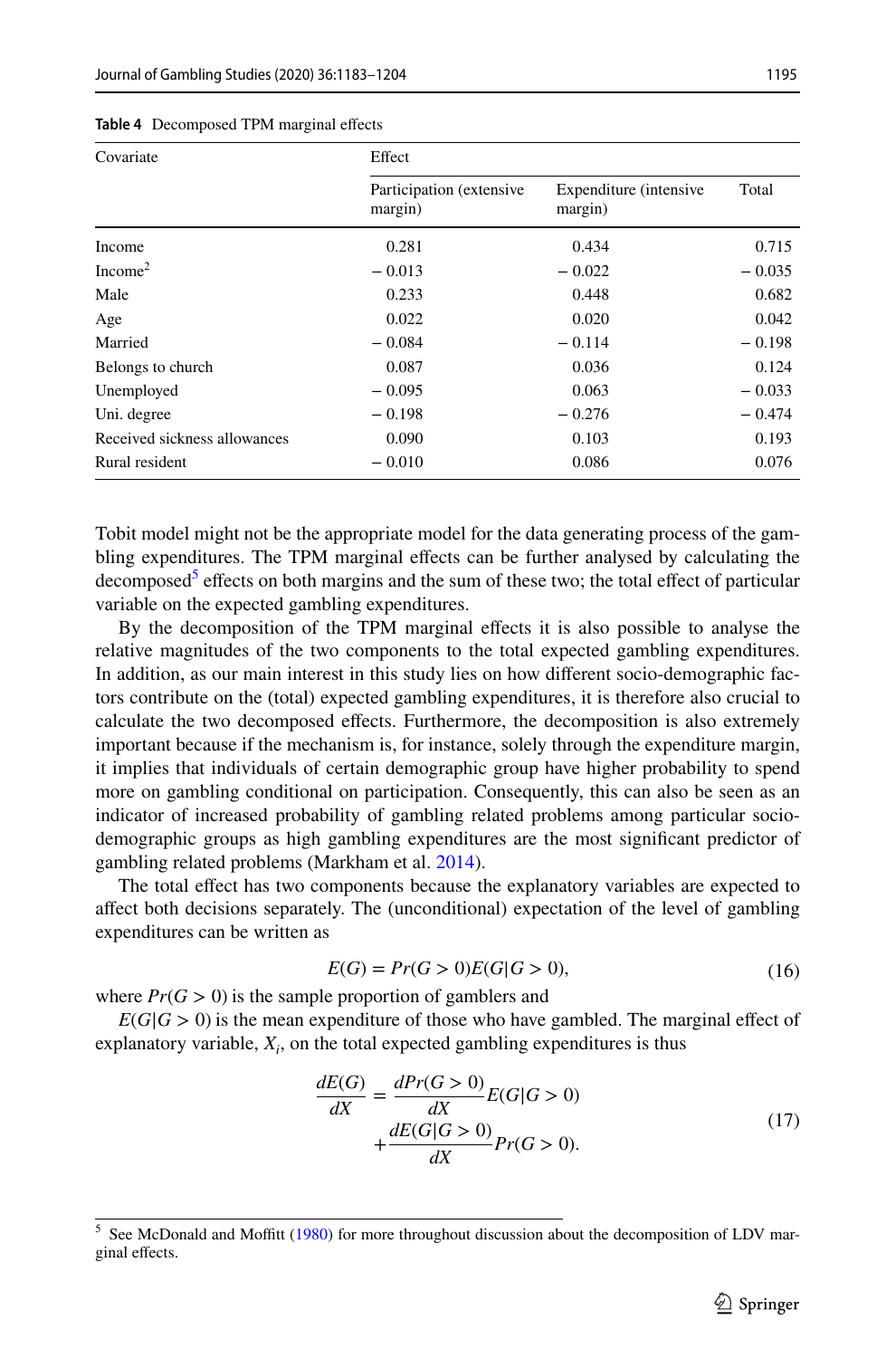From Eq. [17](#page-12-1) can be seen that the marginal effect of the explanatory variable on expected gambling has two components; the frst term is the participation efect (extensive margin) and the second term is the expenditure efect (intensive margin). The proportion of gamblers  $Pr(G > 0)$  and the mean expenditure of those who have gambled  $E(G|G > 0)$  are observable from the data. The marginal effects  $dE(G) / d(x)$  and  $dPr(G < 0)/dX$  are the estimated coefficients presented in Table [3](#page-10-0). Thus, it is quite straightforward to calculate the decomposed effects by using these above described values.

Table [4](#page-12-2) presents the decomposed TPM effects and their sum as in Eq. [17](#page-12-1). Calcula-tions include only the covariates that had any significant coefficient in Table [3.](#page-10-0) The sample means of the covariates are used in the calculations. The decomposed TPM marginal efects reveal that many of the variables have vastly diferent efect on the total expected gambling expenditures and that they clearly difer from the Tobit assumption of the same process for the both margins. However, if the efect of a covariate is diferent in these margins, it does not necessarily imply that the Tobit model fails to estimate correctly the (weighted) sum of these two efects on the total efect of *X* on expected amount of gambling, *dE*(*G*) / *dX*.

However, from the Table [4](#page-12-2) it can be seen that the decomposed efects of income, male gender, belonging to church, being unemployed, having a university degree and living in rural area are not proportional between the two margins. Furthermore, age, marital status and receiving of sickness benefts all have quite proportional efects. Income increases the expected gambling expenditures proportionally more through the consumption margin. However, the efect on expenditure is declining by a faster rate than the efect on participation. The overall income elasticity (total efect) appears to be less than one. Therefore, the results suggest that lower income individuals have proportionally higher gambling expenditures.

Moreover, men participate and spend more on gambling and the efect on the expected expenditures is mainly via the consumption margin. Keeping other factors constant, the expected gambling expenditures of men are approximately 68 % higher than women's and two thirds of this efect originates from expected expenditures conditional on participation. One additional year of age increases on average the expected gambling expenditures by 4.2 %. Being married, on the other hand, decreases the expenditures by approximately 20 %. Belonging to the Lutheran church increases proportionally more the expected expenditures via participation margin. Having a university degree cuts the expected expenditures almost in half, the efect emerging a little more through the expenditure margin. Receiving of sickness benefts increases the expected gambling expenditures by 19 % when other demographic factors are kept constant.

As before, regarding being unemployed and living in the rural area, the decomposed efects have opposite signs; negative on the participation probability and positive on expenditures conditional on participation. However, the total efect of these covariates do not have the same signs as the total efect of being unemployed is negative and living in the rural area is positive. Rural residents are expected to have 7.6 % higher gambling expenditures on average when other factors are kept constant and the efect is also clearly more through the expenditure channel.

#### **Quantile Regression Analysis of Gambling Expenditures**

Regarding the consumption of certain vice goods, as gambling, the interest usually lies on the behaviour of individuals that belong to the right tail of gambling expenditure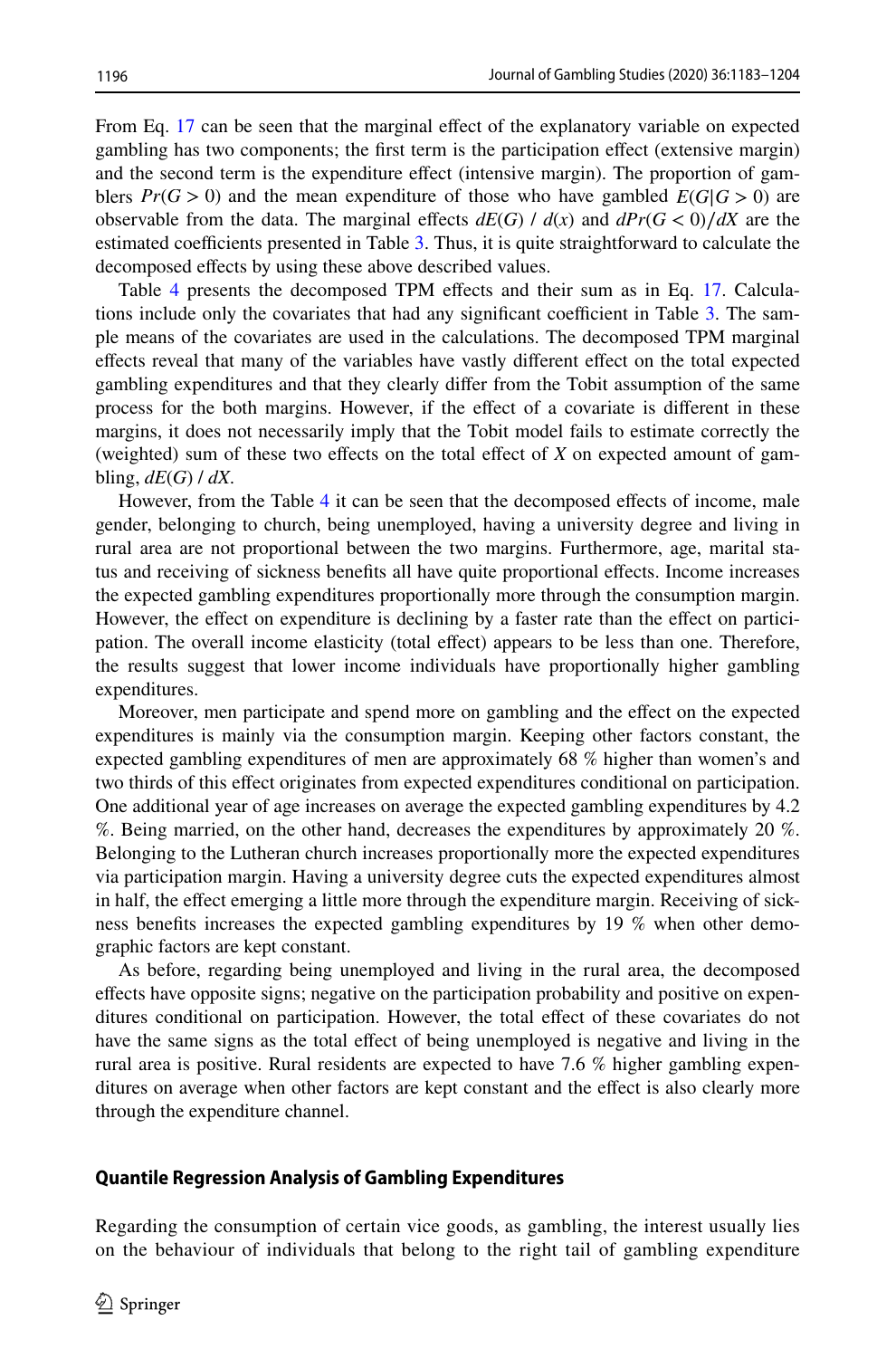

<span id="page-14-0"></span>**Fig. 1** Quantile regression estimates of gambling expenditures

distribution, that is, those who have higher gambling expenditures. Thus, it is important to study how the demographic characteristics contribute to gambling expenditures in diferent parts of the gambling expenditure distribution (positive part), as this may lead to considerably richer conclusions about the association of certain background variable with gambling expenditures. By estimating the quantile regression model for the positive gambling expenditures, it is possible to study whether there is heterogeneity in how these demographic factors contribute to conditional gambling expenditures. The other advantage of quantile regression, compared to least squares regression, is that it is more robust to outliers and it requires weaker stochastic assumptions for consistency. Consequently, quantile regression, in contrast to OLS, estimates the quantiles of the conditional distribution of gambling expenditures, y, given the demographic variables, x. Therefore, quantile regression gives a more overall picture of the data, not just around the mean as OLS regression. Thus, the conditional mean function of least squares estimates can be seen at some level as an incomplete picture of the joint distribution of the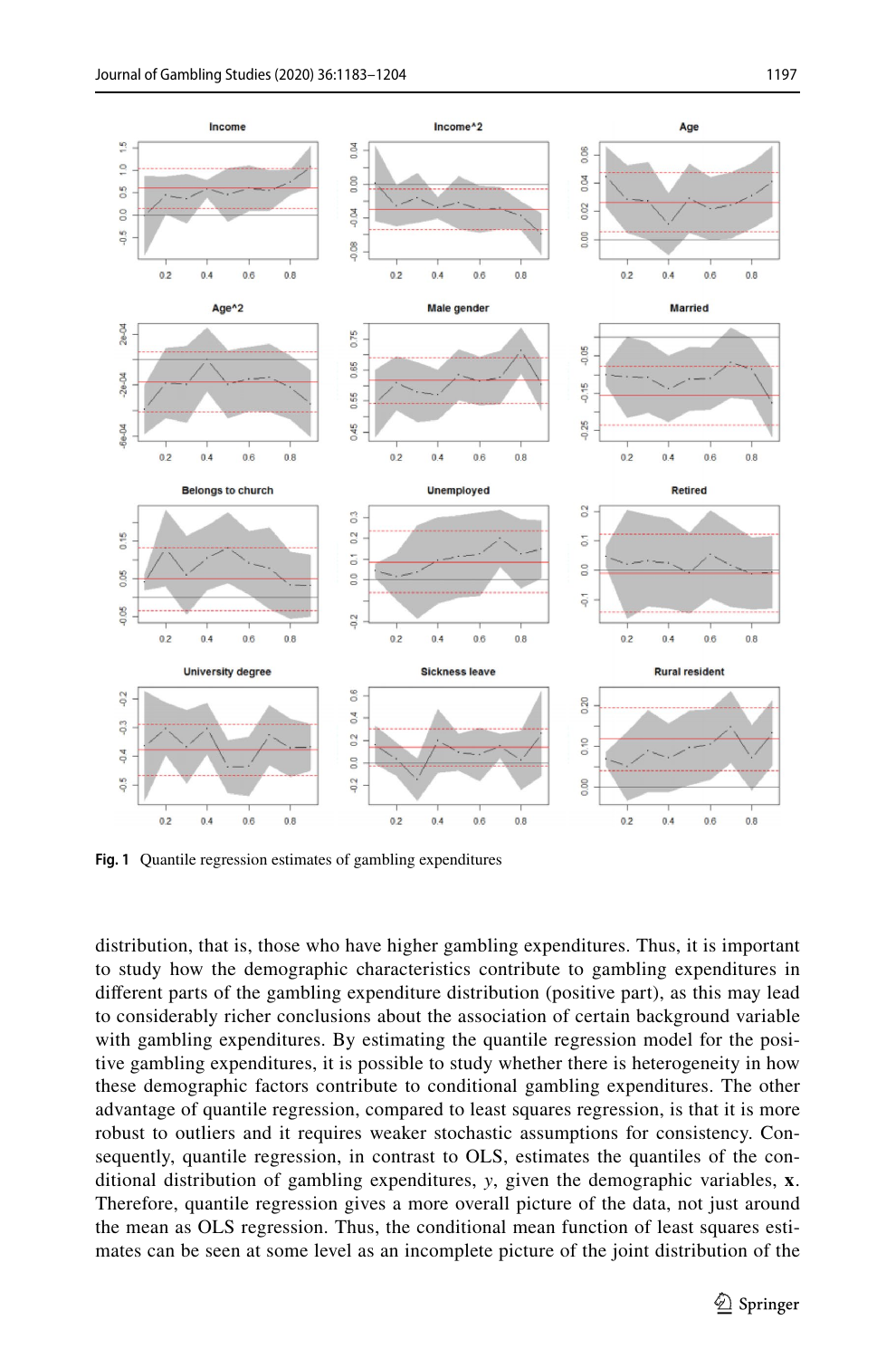response and the explanatory variables in case there is variation in the estimates in different parts of dependent variable's conditional distribution.

The quantile regression estimator  $\hat{\beta}_q$  can be written as a minimization problem of objec-tive function (Eq. [18\)](#page-15-0) over  $\beta_a$ 

<span id="page-15-0"></span>
$$
Q_N(\beta_q) = \sum_{i: y_i \ge \mathbf{x}_i' \beta}^N q |y_i - \mathbf{x}_i' \beta + \sum_{i: y_i < \mathbf{x}_i' \beta}^N (1 - q) |y_i - \mathbf{x}_i' \beta,\tag{18}
$$

where  $\hat{y}$  is linear in **x** and therefore  $e = y - \mathbf{x}_i^{\prime} \beta$ . From Eq. [18](#page-15-0) it can be seen that the estimates of  $\beta$  differ between the choices of quantiles, *q*. The special case where  $q = \frac{1}{2}$  is the median regression estimator or the least absolute deviations (LAD) estimator.

#### **Quantile Regression Results**

The quantile regression results are presented in Fig. [1](#page-14-0), where the values on the X-axis show the quantiles of gambling expenditure distribution and on the Y-axis are the coefficient values. The black dots and lines are the estimated quantile coefficients and the gray shadowed area is the 95% confdence interval of quantile estimates. The constant line is the OLS estimate and the dashed lines are the 95% confdence interval for the OLS estimate.

The results show that most of the variables have quite constant efect over the conditional distribution of gambling expenditures. However, the quantile regression coefficients of income difer statistically signifcantly from the OLS estimate in the both tails of the conditional expenditure distribution. In the lower tail of conditional gambling expenditure distribution (1st decile), income does not contribute at all to gambling expenditures. In contrast, at the right tail, at the 9th decile, 1 % increase in income is associated with more than 1% increase in gambling expenditures. Although, the efect seems to also dissipate more rapidly in the highest decile. The quantile estimate of male gender difers statistically signifcantly from the OLS estimate at the 8th decile. However, the estimates below median are less than the average OLS estimate, while in turn being higher above the median.

Moreover, the quantile regression estimates of age do not difer statistically signifcantly from the OLS estimate. However, Fig. [1](#page-14-0) also shows that the quantile estimates of age are higher in the tails of the conditional distribution, so age contributes less on gambling expenditures at the median than in the lowest or highest deciles of conditional distribution. In addition, as was the case with income, the efect of age is also dissipating with faster rate in the both tails of expenditures conditional distribution. The quantile estimates of being married are smaller than the OLS estimate in all, but the highest, 9th, decile. Regarding belonging to Lutheran church, the quantile estimates do not difer from the OLS estimate, suggesting to have quite uniform effect at different levels of gambling expenditure.

Furthermore, the quantile estimates of being unemployed increase along the conditional distribution of gambling expenditures, however non of the quantile estimates difers statistically signifcantly from the average efect at any point. Having a university degree and being retired have almost constant effect over the whole distribution as the average effect states. The receiving of sickness benefts decreases the expected gambling expenditures and difers statistically signifcantly from the OLS estimate at the 3th decile. The estimates increase from there on, but not difer from the OLS estimate. Living in rural area contributes less to the gambling expenditures at the lower part of the conditional distribution than at the right tail, however none of the quantile estimates difer statistically signifcantly from the OLS estimate.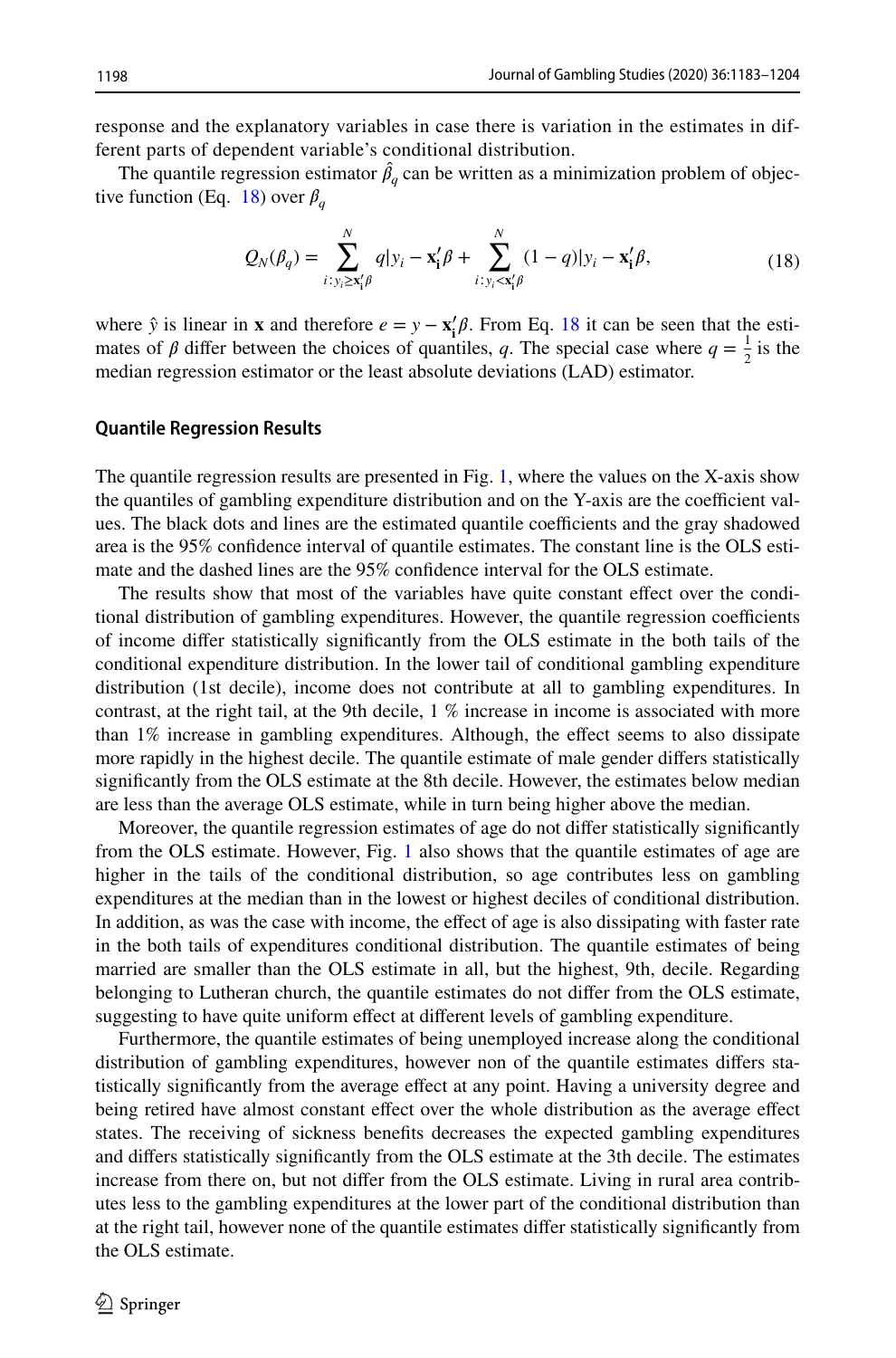<span id="page-16-0"></span>**Table 5** Estimation results for the distribution of gambling-tax

based contributions

| Dependent variable | $Log (ben-$<br>efits per<br>capita) |
|--------------------|-------------------------------------|
| Intercept          | 4.095***                            |
|                    | (0.193)                             |
| Log(Income)        | $-0.106**$                          |
|                    | (0.044)                             |
| $Log(Income)^2$    | $0.007***$                          |
|                    | (0.002)                             |
| Male               | $-0.013$                            |
|                    | (0.010)                             |
| Age                | 0.003                               |
|                    | (0.003)                             |
| Age <sup>2</sup>   | $-0.000$                            |
|                    |                                     |

| -0.012      |
|-------------|
| (0.010)     |
| 0.003       |
| (0.003)     |
| $-0.000$    |
| (0.000)     |
| $-0.022**$  |
| (0.010)     |
| $-0.055***$ |
| (0.011)     |
| 0.003       |
| 0.019       |
| $0.034***$  |
| (0.011)     |
| 0.028       |
| (0.022)     |
| $-0.093***$ |
| (0.010)     |
| 3776        |
| 0.04        |
|             |

\**p* < 0.1; \*\**p* < 0.05; \*\*\**p* < 0.01

## **Analysis of the Distribution of Gambling‑Tax Based Contributions**

As we have studied how the socio-demographic background factors are associated with gambling expenditures, the next task is to analyse how these compare to the allocation of the gambling-tax based contributions. Thus, we analyse who are the most probable benefciaries from the public spending of these gambling-based tax revenues. Consequently, by comparing the two estimation results, the demographic incidence gambling and the distribution of gambling-based contributions, inferences about the tax incidence of gambling can be made. In other words, we examine who are the "winners" and who are the "losers" of the gambling taxation system in Finland.

To analyse the distribution of gambling-tax based benefts the following OLS regression is estimated

<span id="page-16-1"></span>
$$
log(Benefiti) = \alpha + \mathbf{x}'_{i}\beta + \epsilon_{i},
$$
\n(19)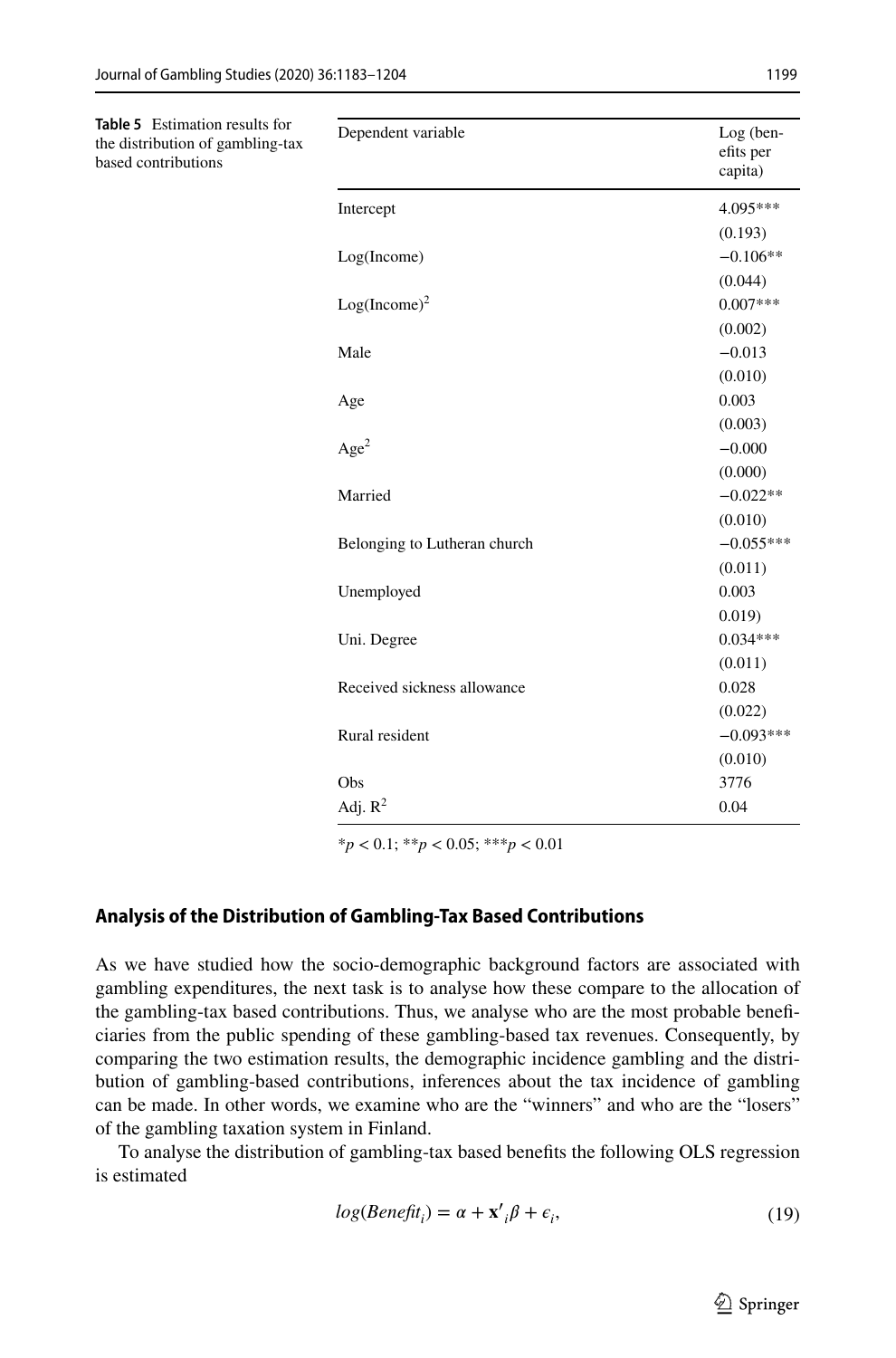where *Benefit<sub>i</sub>* is the level of benefits per capita in individual *i*'s home region.  $\alpha$  is constant,  $\mathbf{x}'_i$  is the vector that contains the set of individual's background variables as before and  $\epsilon_i$ is the error term. The estimates of  $\beta$  tell how much individuals with certain background characteristics are expected to receive gambling benefts at county level keeping other individual characteristics constant.

Table [5](#page-16-0) presents the OLS estimates of the Eq. [19](#page-16-1) for the distribution of the contributions sourced from gambling expenditures. The results reveal that on average the expected benefts decrease with income; 1% increase in income is associated with 0.1% decrease in expected benefits. In addition, the effect dissipates as individuals income raises, turning to positive already after relatively small level of income. Thus, individuals with lower income are expected to have proportionally less gambling-tax based contributions at their home region than individuals with higher income.

Furthermore, the results show that individuals that are married, belong to Lutheran church and live in rural area are expected to receive 2.2%, 5.5% and 9.3% less benefts respectively. In contrast, individuals with university degree are expected to receive 3.4% more benefts in their home region on average than individuals with no degree.

## **Discussion**

This article has focused on studying the demographic and tax incidence of gambling in Finland. The results of this study show that variety of socio-demographic factors contribute diferently to the decisions whether to gamble at all or, if gambling, how much to gamble. The results suggest that individuals with lower income spent proportionally more on gambling, as the (total) income elasticity of gambling is less than one (inelastic). In addition, the decomposed TPM marginal efects show that income contributes proportionally more on the expected gambling expenditures through the intensive margin. The quantile regression estimates support this notion and suggest that individuals who gamble larger amounts tend to gamble the greater proportion of their income, the income elasticity being above one in the highest decile of gambling expenditure distribution. In contrast, income does not contribute to the spending on gambling at the lowest 10% of the positive expenditure distribution. Thus, income does not seem to play any role in the decision about how much to gamble for those who choose to gamble only a small amount, but on the other hand, those that gamble the most, might gamble excessively relative to their income implying a gam-bling problem, as Markham et al. [\(2014](#page-20-20)) have noted.

Moreover, male gender is consistently associated with the higher probability of participation in gambling and higher level of gambling expenditures. However, the positive association is mainly through the intensive margin. Also, the quantile regression estimates show that male gender contributes more to the gambling expenditures at the higher levels of conditional gambling expenditures. These fndings suggest that men are more impulsive gamblers and that they may have more problems to control their gambling and therefore greater tendency of facing gambling related problems.

Married individuals and individuals with a university degree have lower gambling participation probability and lower expenditures conditional on participation, whereas individuals belonging to Lutheran church and those received sickness benefts (been on sick leave) participate more probably and spend more on gambling. Also, all of these previous factors have quite homogeneous efect over the distribution of gambling expenditures according to the quantile regression estimates. In contrast to other socio-demographic factors,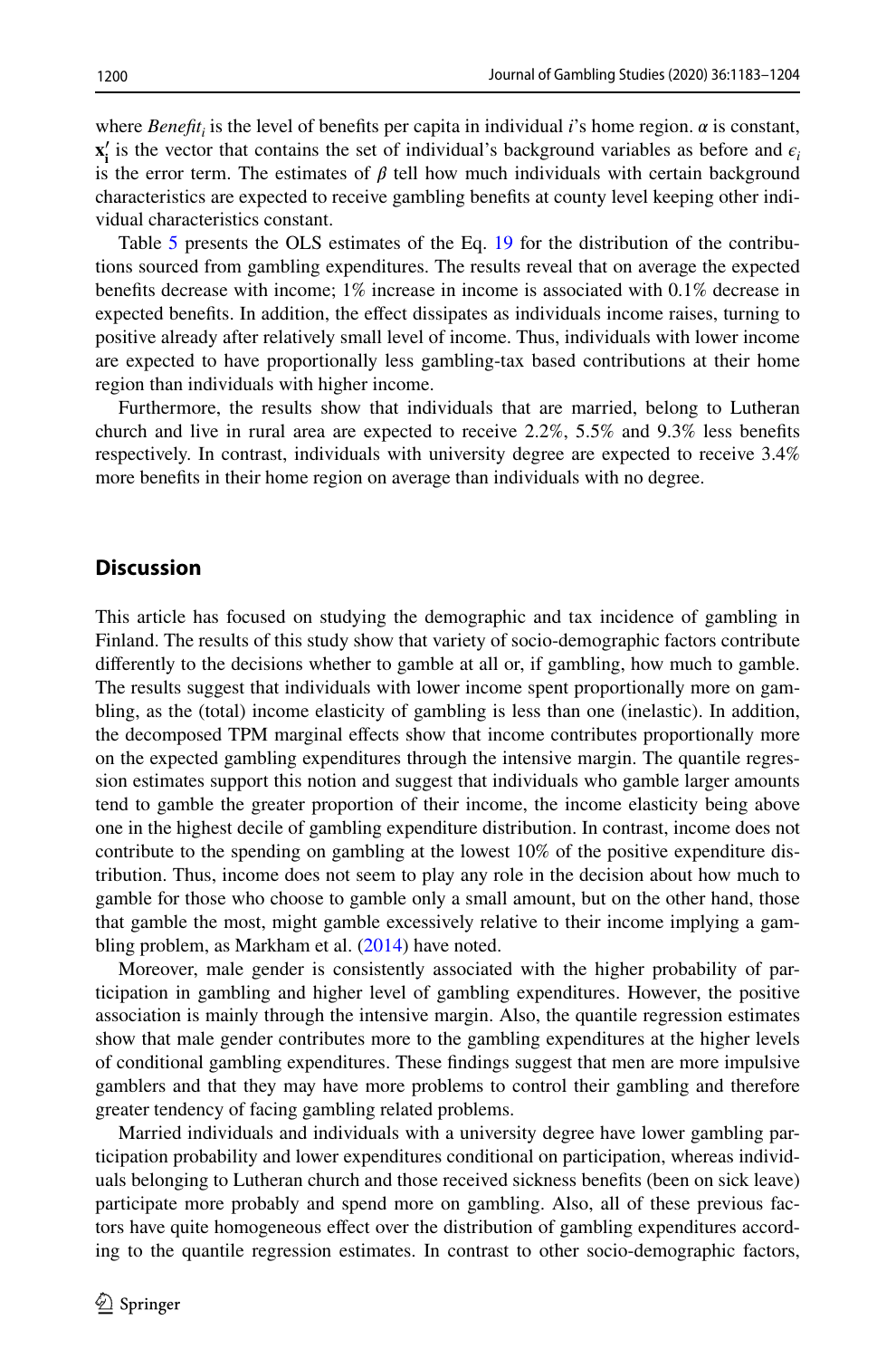retirement status appeared to have no statistically signifcant association with the gambling participation or the expenditures.

Furthermore, from the TPM estimates and decomposed marginal efects it was seen that being unemployed and living in rural area have opposite efects on the two decision margins, negative on participation and positive on expenditures. This suggests that there is some kind of a fxed cost associated with gambling participation among these socio-demographic groups. In particular, gambling might possess some kind of a stigma among the unemployed, which decreases the probability of participation in gambling whereas, conditional on participation, they gamble on average more than individuals with other employment statuses. The explanation for this might arise from a shame caused by the social outcry that gambling of individuals from certain demographic groups, as unemployed, is not socially-accepted. In addition, living in the rural area may introduce a fixed-cost when participating in gambling because of cost of transportation (including opportunity cost) to the gambling establishment. In rural areas, the gambling opportunities are more spaced out, meaning that it takes more resources to take part in gambling. Both above described mechanisms can lead to the same kind of a reasoning, that is, if individual is willing to accept the cost of participation in gambling, then why not gamble more in that case. This, on the other hand, might also suggest an increase in risk of gambling related problems among the rural residents and the unemployed.

The estimation results regarding the distribution of the gambling-tax based contributions suggested that the expected amount of benefts in individuals' region decrease proportionally less as individuals' income increases. Thus, the lower income individuals are expected to receive proportionally less as benefts relative to their income. Combined with the previous results for the demand of gambling, these results together suggest that individuals with lower income and less education, in addition to belonging to Lutheran church and living in rural area, are expected to receive on average less as benefts than they pay as gambling taxes. Consequently, this implies that the earmarking system of gambling revenues in Finland is regressive and the more disadvantaged individuals might the "losers", whereas individuals with higher socio-economic status are "winners" of the gambling taxation system in Finland. Therefore, the Finnish government regulated and organized gambling system inficts income inequality to the society as a whole.

The results of this study bring up the question why this kind of an inequality enhancing earmarking system is so widely accepted. Especially as the whole system and gambling supply is government organized. Furthermore, 'the implicit gambling taxes' are a non-negligible part of the overall tax income of the public sector in Finland. Consequently, the gambling taxes and the earmarking system is expected to have a signifcant efect on the equity of the overall taxation system by increasing the income inequality in Finland.

## **Limitations**

Estimating one's own gambling expenditures and losses can be quite difficult. Gamblers are found to underestimate their losses in the surveys (Williams and Volberg [2009;](#page-21-9) Braverman et al. [2014](#page-20-22); Auer and Griffiths [2017\)](#page-20-23). A relevant point is how the respondent is instructed and how the actual expenditure question is phrased (Blaszczynski et al. [2006\)](#page-20-24). In the survey used here, the total expenditure was asked by one question, instead of separately for diferent game types, which may cause additional bias. Furthermore, high intensity of play and having a gambling problem increase the probability of reporting biased gambling loss estimates (Braverman et al. [2014;](#page-20-22) Auer and Griffiths [2017](#page-20-23)). This is in particular the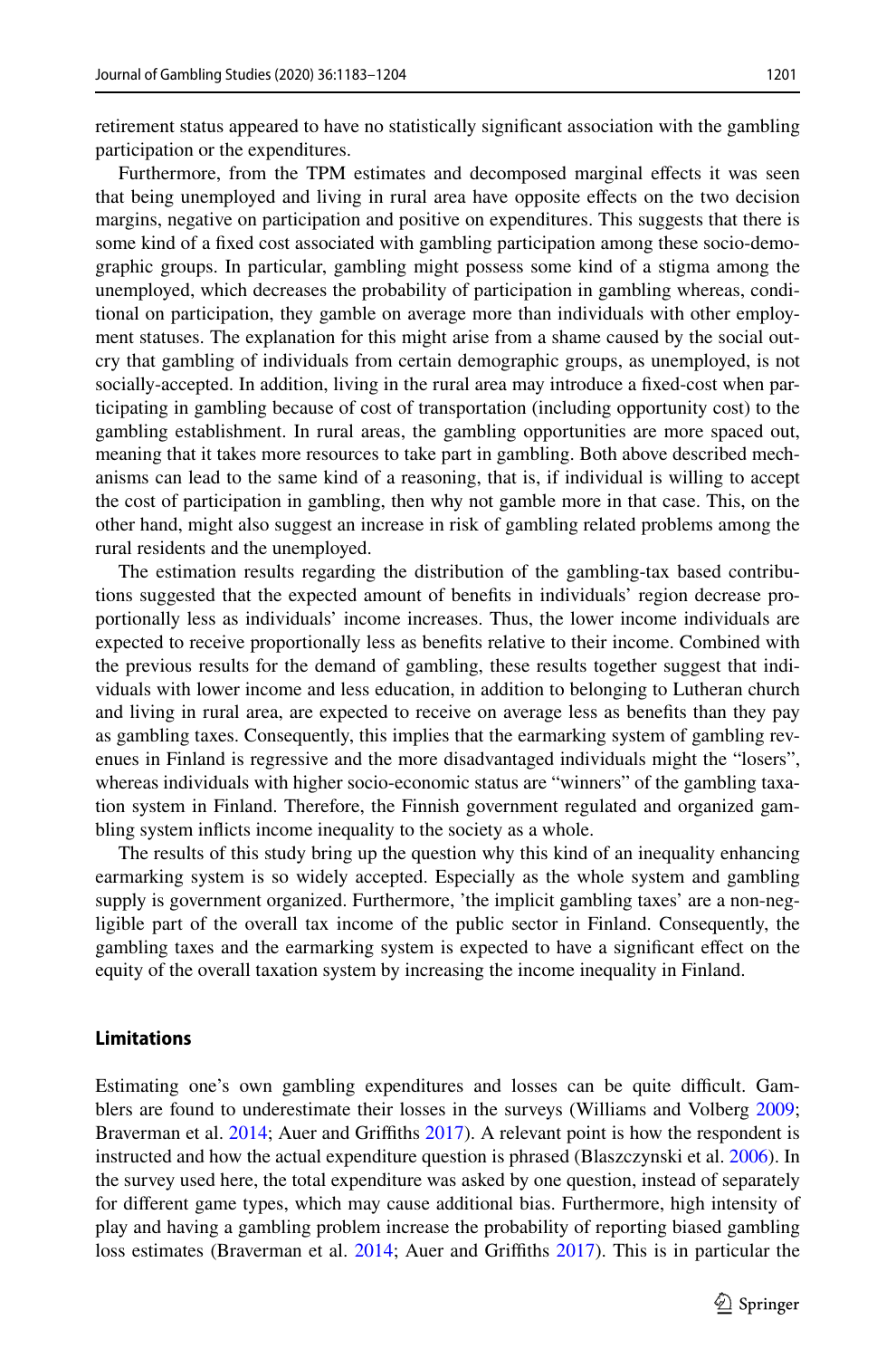case regarding e.g. EGMs, which also carry a social stigma and complicate the estimation of expenditures even more. In addition, the layout of the EGMs in Finland is found to be quite disproportional and they are usually placed to living areas with more disadvantaged individuals (Selin et al. [2018](#page-21-10)), which enhance the fact that gambling expenditures are unequally distributed among diferent demographic sub-populations. Finally, the self-reported losses correlate with the actual losses from the account registries and the self-reported losses have found to be more accurate with shorter 3-month than longer 12 month time-window like in the survey used here (Auer and Griffiths [2017\)](#page-20-23).

Finally, roughly half of the allocated benefts are labelled as nationwide, i.e. they are contributed to organizations and purposes that are thought as nationwide activity, like organizations promoting general health. Thus, those are left outside this analysis, as those do not have a specifc location or sometimes even purpose. We expect that these nationwide contributions distribute quite evenly among diferent demographic groups, because these are granted for more general public health oriented organisations as Red Cross. However, many of these big organisations operate from the metropolis area, therefore it might amplify the regressiveness of the gambling system. Also, we cannot say that the contributions are surely used for the purpose they are granted for. The improper use of the gambling tax based contributions might rather increase than decrease the regressiveness of the system.

**Acknowledgements** The authors wish to thank professor David Forrest and the participants in the research seminars of Peliverkko and Aboa Centre for Economics as well as in the 14th EASG conference for their insightful comments.

Funding The corresponding authors doctoral thesis work was supported by grants from Alcohol research foundation and Yrjo Jahnsson foundation. The research was also founded by the Ministry of Social Afairs and Health, Helsinki, Finland (section 52 of the Appropriation of the Lotteries Act). However, the funders had no role in the study design, analysis or interpretation of the results nor in any phase of the publication process. Open access funding was provided by National Institute for Health and Welfare (THL).

**Availability of data and materials** The Finnish gambling 2015 dataset is available from the Finnish Social Science Data Archive (http://www.fsd.uta.fi/en/). According to a separate contract, the register-based data was available from Statistics Finland (https://www.stat.fi/tup/mikroaineistot/etakaytto\_en.html). The data of gambling revenues allocated as contributions is available from the Finnish gambling operator's website [\(http://www.veikkaus.f](http://www.veikkaus.fi)).

## **Compliance with ethical standards**

**Confict of interest** The authors declare that they have no confict of interest.

**Ethics approval and consent to participate** The Ethics Committee of the National Institute for Health and Welfare, Finland, approved the research protocol (THL/1122/6.02.01/2014). Potential participants were informed about the voluntary participation and gave verbal informed consent. Permission to use the register data was obtained from the Statistics Finland. The statistical analyses were conducted in a protected environment including a remote access system provided by the Statistics Finland. In addition, the results were transferred to the authors through a screening process.

**Open Access** This article is distributed under the terms of the Creative Commons Attribution 4.0 International License ([http://creativecommons.org/licenses/by/4.0/\)](http://creativecommons.org/licenses/by/4.0/), which permits unrestricted use, distribution, and reproduction in any medium, provided you give appropriate credit to the original author(s) and the source, provide a link to the Creative Commons license, and indicate if changes were made.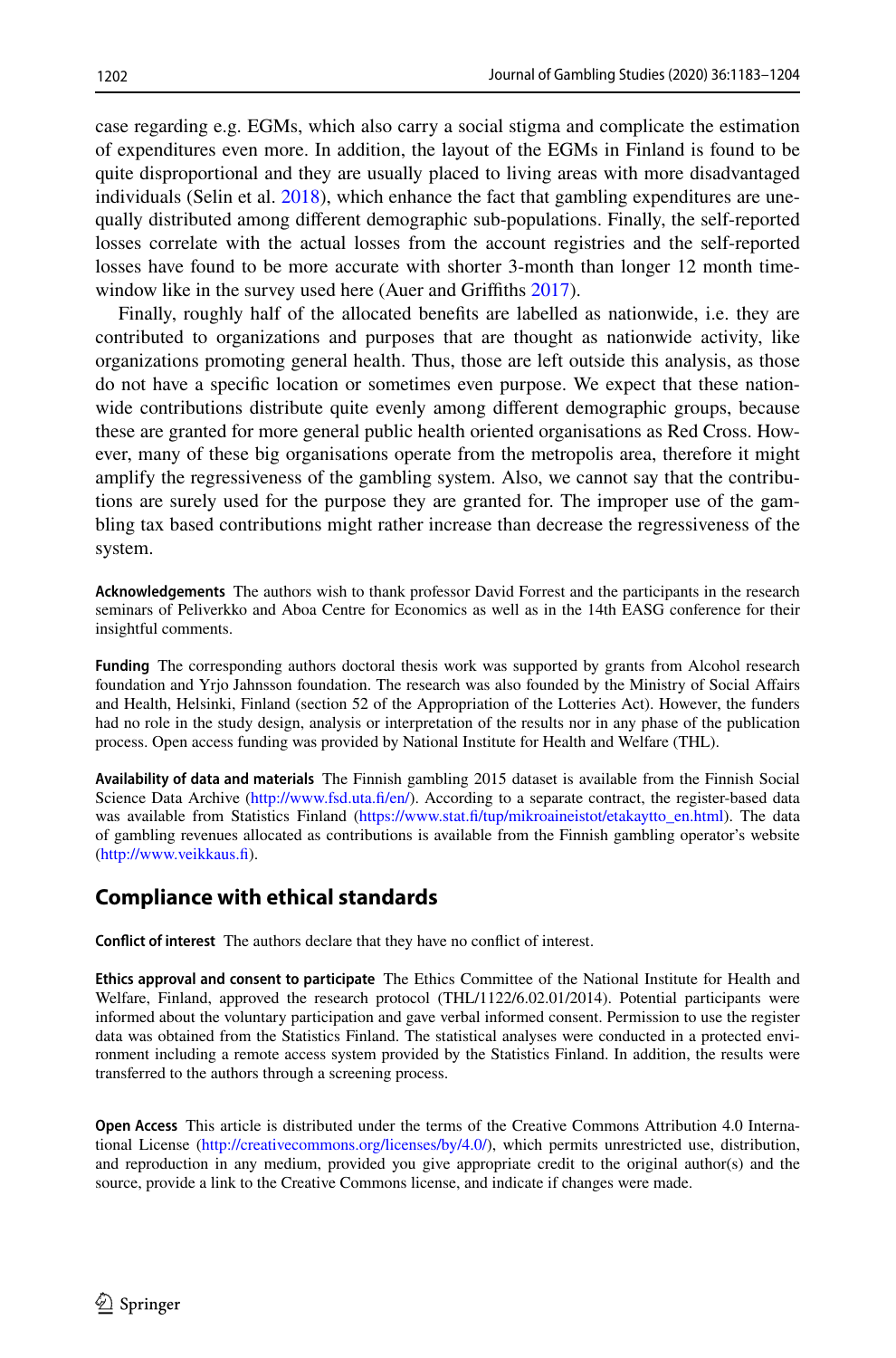## **References**

- <span id="page-20-23"></span>Auer, M., & Grifths, M. D. (2017). Self-reported losses versus actual losses in online gambling: An empirical study. *Journal of Gambling Studies*, *33*(3), 795–806. <https://doi.org/10.1007/s10899-016-9648-0>.
- <span id="page-20-24"></span>Blaszczynski, A., Ladouceur, R., Goulet, A., & Savard, C. (2006). 'How much do you spend gambling?': Ambiguities in questionnaire items assessing expenditure. *International Gambling Studies*, *6*(2), 123– 128. <https://doi.org/10.1080/14459790600927738>.
- <span id="page-20-22"></span>Braverman, J., Tom, M. A., & Shafer, H. J. (2014). Accuracy of self-reported versus actual online gambling wins and losses. *Psychological Assessment*, *26*(3), 865–877.<https://doi.org/10.1037/a0036428>.
- <span id="page-20-0"></span>Browne, M., Langham, E., Rawat, V., Greer, N., Li, E., Rose, J., Rocklof, M., Donaldson, P., Thorne, H., Goodwin, B. (2016). Assessing gambling-related harm in Victoria: A public health perspective. Tech. rep., Victorian Responsible Gambling Foundation.
- <span id="page-20-17"></span>Cameron, A. C., & Trivedi, P. K. (2005). *Microeconometrics: Methods and applications*. Cambridge: Cambridge University Press.
- <span id="page-20-6"></span>Canale, N., Vieno, A., & Grifths, M. D. (2016). The extent and distribution of gambling-related harms and the prevention paradox in a British population survey. *Journal of Behavioral Addictions*, *5*(2), 204–212. <https://doi.org/10.1556/2006.5.2016.023>.
- <span id="page-20-5"></span>Castrén, S., Kontto, J., Alho, H., & Salonen, A. H. (2018). The relationship between gambling expenditure, socio-demographics, health-related correlates and gambling behaviour-a cross-sectional populationbased survey in Finland. *Addiction*, *113*(1), 91–106.<https://doi.org/10.1111/add.13929>.
- <span id="page-20-2"></span>Clotfelter, C. T. (2005). Gambling taxes. In *Theory and practice of excise taxation*. Oxford: Oxford University Press, pp. 84–119. [https://doi.org/10.1093/0199278598.003.0004.](https://doi.org/10.1093/0199278598.003.0004)
- <span id="page-20-7"></span>Clotfelter, C. T., & Cook, P. J. (1991). *Selling hope: State lotteries in America*. Cambridge: Harvard University Press.
- <span id="page-20-12"></span>Cogan, J. F. (1981). Fixed costs and labor supply. *Econometrica*, *49*(4), 945. [https://doi.org/10.2307/19125](https://doi.org/10.2307/1912512) [12.](https://doi.org/10.2307/1912512)
- <span id="page-20-14"></span>Cragg, J. G. (1971). Some statistical models for limited dependent variables with application to the demand for durable goods. *Econometrica*, *39*(5), 829. [https://doi.org/10.2307/1909582.](https://doi.org/10.2307/1909582)
- <span id="page-20-8"></span>Davidson, T., Rodgers, B., Markham, F., & Taylor-Rodgers, E. (2016). Final report: Gambling expenditure in the ACT (2014): By level of problem gambling, type of activity, and socioeconomic and demographic characteristics. Tech. rep.
- <span id="page-20-19"></span>Drukker, D. M. (2017). Two-part models are robust to endogenous selection. *Economics Letters*, *152*, 71–72. <https://doi.org/10.1016/j.econlet.2017.01.004>.
- <span id="page-20-15"></span>Duan, N., Manning, W. G., Morris, C. N., & Newhouse, J. P. (1983). A comparison of alternative models for the demand for medical care. *Journal of Business & Economic Statistics*, *1*(2), 115. [https://doi.](https://doi.org/10.2307/1391852) [org/10.2307/1391852.](https://doi.org/10.2307/1391852)
- <span id="page-20-1"></span>Finlex. (2011). Lotteries Act 14 §20.5.2011/575.
- <span id="page-20-18"></span>Heckman, J. (1979). Sample selection bias as a specifcation error. *Econometrica*, *47*(1), 153–161.
- <span id="page-20-16"></span>Humphreys, B. R., Lee, Y. S., & Soebbing, B. P. (2010). Consumer behaviour in lottery: The double hurdle approach and zeros in gambling survey data. *International Gambling Studies*, *10*(2), 165–176. [https://](https://doi.org/10.1080/14459795.2010.502180) [doi.org/10.1080/14459795.2010.502180.](https://doi.org/10.1080/14459795.2010.502180)
- <span id="page-20-3"></span>Kotakorpi, K., Roukka, T., & Virén, M. (2016). Rahapelien verotus ja rahapelituottojen käyttö Suomessa. Keille kuuluvat rahapelien tuotot? [Gambling taxes and the allocation of gambling revenues in Finland]. *Yhteiskuntapolitiikka*, *81*(2), 447–452.
- <span id="page-20-20"></span>Markham, F., Young, M., & Doran, B. (2014). Gambling expenditure predicts harm: Evidence from a venue-level study. *Addiction*, *109*(9), 1509–1516. [https://doi.org/10.1111/add.12595.](https://doi.org/10.1111/add.12595)
- <span id="page-20-21"></span>McDonald, J. F., & Moftt, R. (1980). The uses of tobit analysis. *The Review of Economics and Statistics*, *62*(2), 318–21.
- <span id="page-20-13"></span>Moftt, R. (1983). An economic model of welfare stigma. *American Economic Review*, *73*(5), 1023–35.
- <span id="page-20-4"></span>Musgrave, R. A., & Musgrave, P. B. (1989). *Public fnance in theory and practice*. New York: McGraw-Hill.
- <span id="page-20-9"></span>Parke, A., Griffiths, M., Pattinson, J., & Keatley, D. (2018). Age-related physical and psychological vulnerability as pathways to problem gambling in older adults. *Journal of Behavioral Addictions*, *7*(1), 137–145. <https://doi.org/10.1556/2006.7.2018.18>.
- <span id="page-20-11"></span>Rubenstein, R., & Scafdi, B. (2002). Who pays and who benefts? Examining the distributional consequences of the Georgia Lottery for education. *National Tax Journal*, *55*(2), 223–238. [https://doi.](https://doi.org/10.17310/ntj.2002.2.02) [org/10.17310/ntj.2002.2.02](https://doi.org/10.17310/ntj.2002.2.02).
- <span id="page-20-10"></span>Rude, J., Surry, Y., & Kron, R. (2014). A generalized double-hurdle model of Swedish gambling expenditures. *Applied Economics*, *46*(34), 4151–4163. <https://doi.org/10.1080/00036846.2014.939376>.